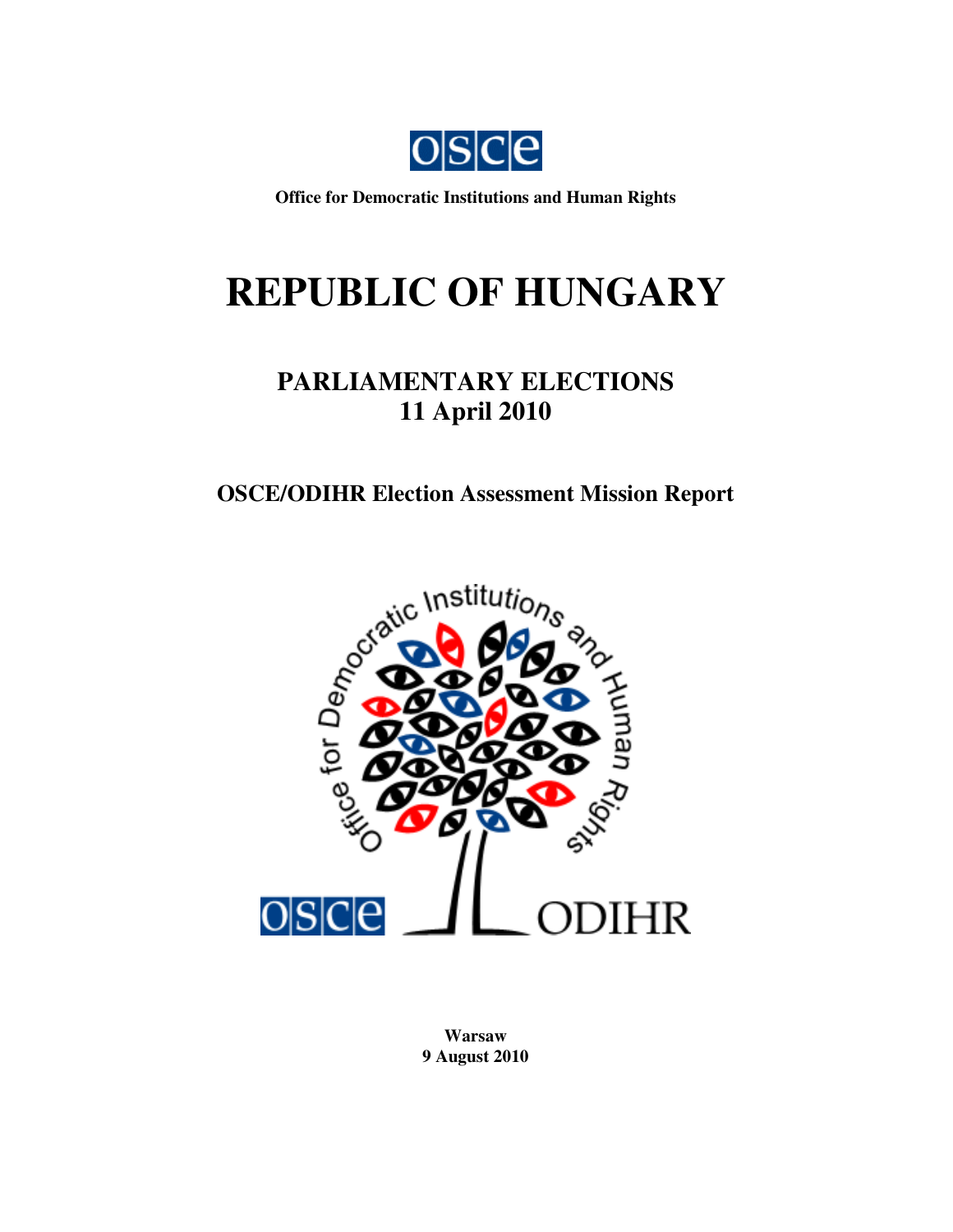# **TABLE OF CONTENTS**

| I.             |                                |     |
|----------------|--------------------------------|-----|
| П.             |                                |     |
| Ш.             |                                |     |
| IV.            |                                |     |
|                |                                |     |
| A.<br>В.       |                                |     |
| $\mathbf{C}$ . |                                |     |
| V.             |                                |     |
| A.             |                                |     |
| В.             |                                |     |
| $\mathbf{C}$ . |                                |     |
|                | $\mathcal{I}$ .                |     |
|                | 2.                             |     |
|                | 3.                             |     |
| VI.            |                                |     |
| A.             |                                |     |
|                | 1.                             |     |
|                | 2.                             |     |
|                | 3.                             |     |
|                | 4.                             |     |
|                | 5.<br>6.                       |     |
| В.             |                                |     |
| C.             |                                |     |
| D.             |                                |     |
| E.             |                                |     |
|                | 1.                             |     |
|                | 2.                             |     |
| VII.           |                                |     |
| VIII.          |                                |     |
| IX.            |                                |     |
| A.             |                                |     |
| В.             |                                |     |
| $\mathbf{C}$ . |                                |     |
| <b>X.</b>      | <b>COMPLAINTS AND APPEALS.</b> | .19 |
| XI.            |                                |     |
| XII.           |                                |     |
| XIII.          |                                |     |
| XIV.           |                                |     |
| A.             |                                |     |
| XV.            |                                |     |
|                |                                |     |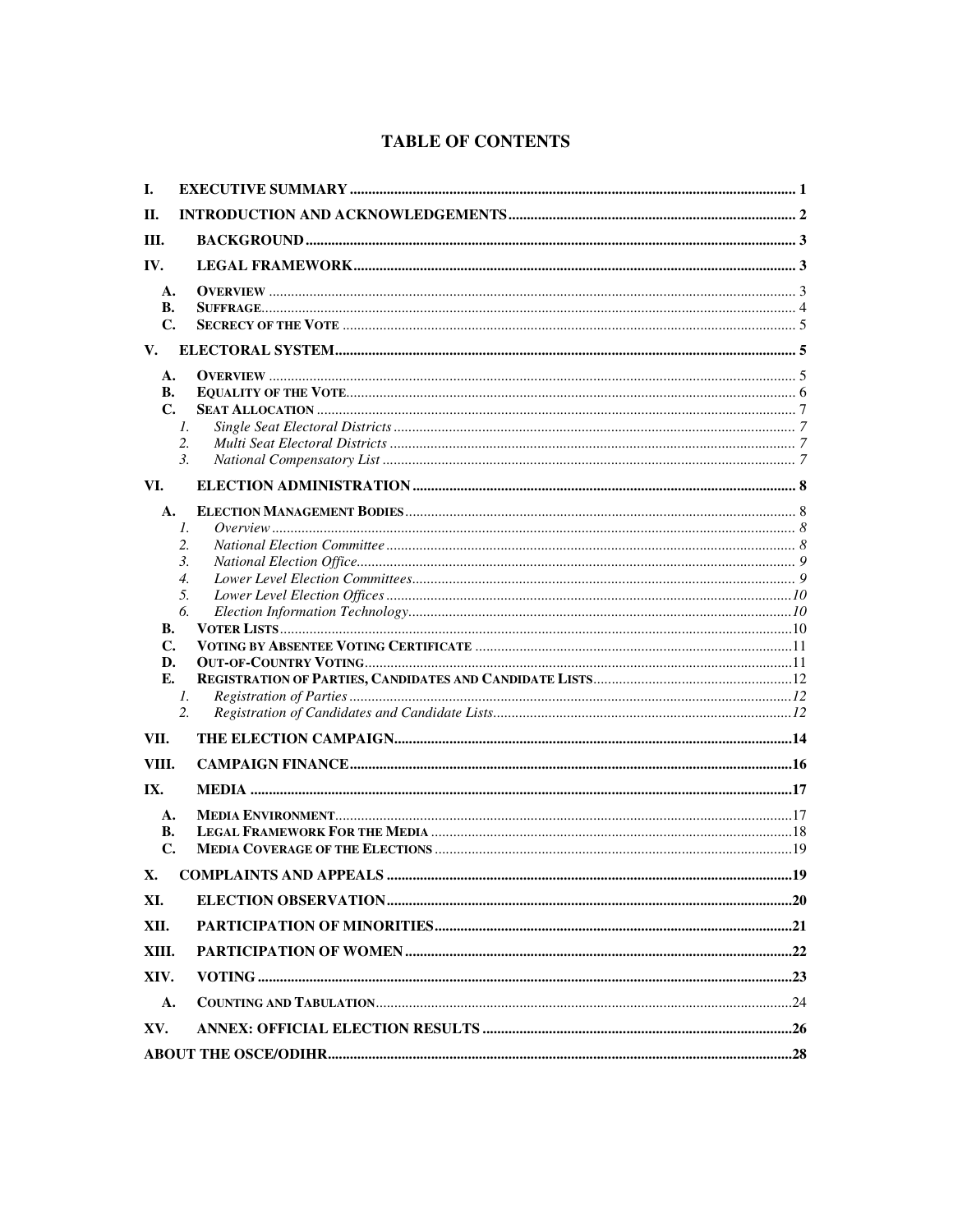#### **REPUBLIC OF HUNGARY PARLIAMENTARY ELECTIONS 11 April 2010**

#### **OSCE/ODIHR Election Assessment Mission Report**

#### **I. EXECUTIVE SUMMARY**

The Hungarian Minister for Foreign Affairs invited the OSCE Office for Democratic Institutions and Human Rights (OSCE/ODIHR) to observe the 11 April 2010 parliamentary elections (*Országgy*ű*lés*). Based on the recommendation of a Needs Assessment Mission, the OSCE/ODIHR deployed an Election Assessment Mission (EAM) from 28 March to 15 April.

The 2010 parliamentary elections confirmed the democratic principles established over the past 20 years. The elections were conducted in a pluralistic environment characterized by an overall respect for fundamental civil and political rights, and high public confidence in the process. The competition took place on a generally level playing field, under a sophisticated electoral system. It was administered by professional and efficient election management bodies, including fully-fledged political party representatives.

The legislative framework provides a comprehensive basis for the conduct of democratic elections. However, certain specific provisions would benefit from a review, most notably on full respect for the secrecy and equality of the vote, campaign finance, limitations on suffrage and timely implementation of respective decisions of the Constitutional Court.

In recent years, the Constitutional Court identified a number of omissions in the legal framework for elections that were deemed unconstitutional. The Court ruled that the general representation of national minorities was not ensured to the extent required by the Constitution. It also ruled that the lack of provisions ensuring a regular review of the electoral district boundaries undermined the equality of the vote, a constitutional requirement. To date, the parliament has not acted on these decisions.

The candidate registration process was inclusive, although the nomination system requiring candidates to submit voter nomination coupons was marked by a history of allegations of abuse. The campaign took place in a calm and open atmosphere that allowed for genuine political competition. It was conducted primarily through smallscale meetings of candidates with voters, door-to-door campaigning and in the Internet. There were a number of complaints related to violations of the campaign silence, which was compounded by the lack of possibility for redress.

In a predominantly open and pluralistic media environment, the campaign was driven by domestic issues such as the economy, the performance and integrity of the outgoing government, the fight against corruption, and to a lesser extent - the situation of the Roma population. The campaign was marked by inflammatory and offensive language used by the *Jobbik* party against Roma, which is contrary to OSCE commitments.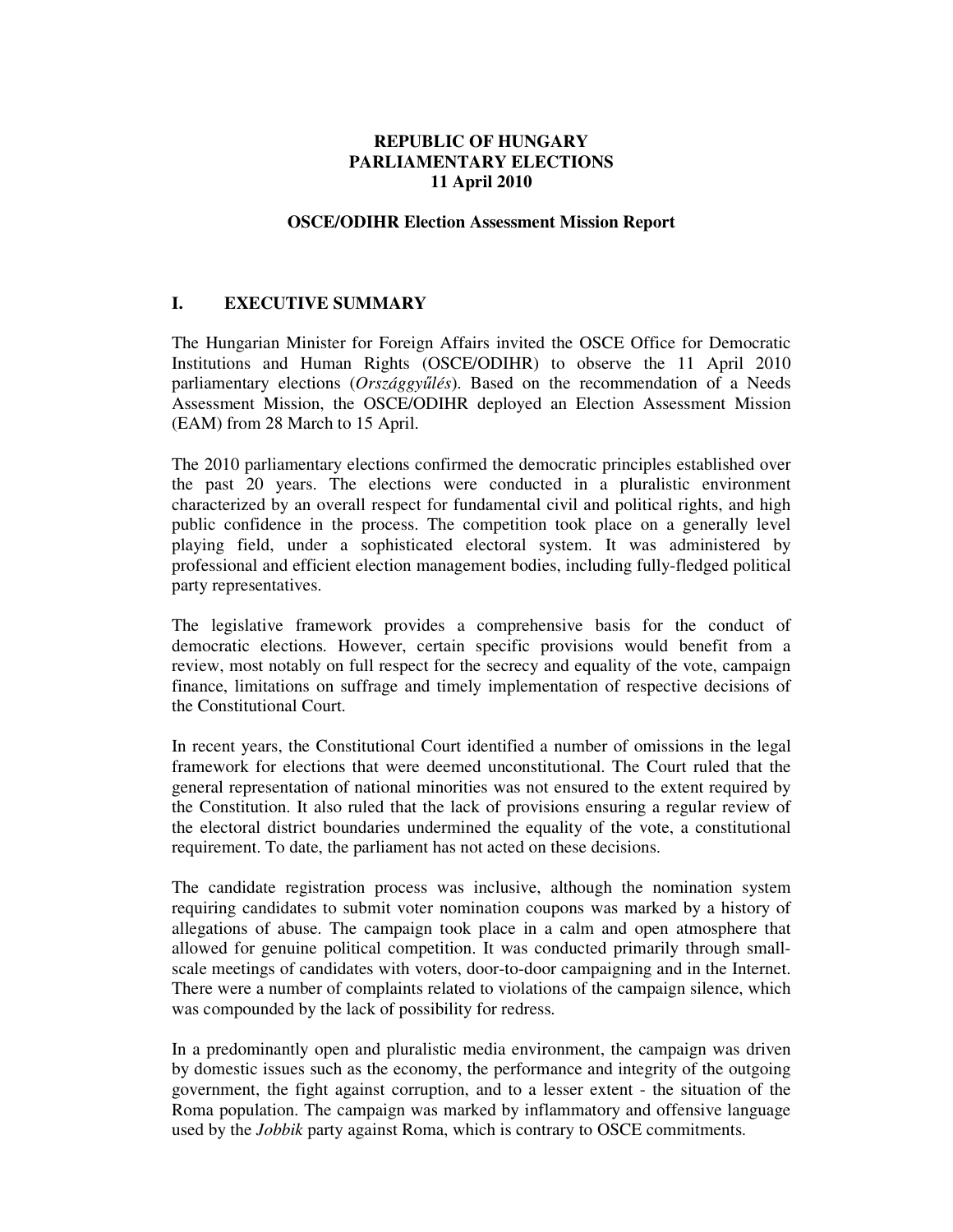Laws governing campaign finance for parliamentary elections do not form an adequate basis for campaign finance regulation; they lack important elements of transparency and accountability. There was consensus among political parties, relevant authorities and civil society that the present campaign finance system requires an overhaul.

The electoral framework does not include positive discrimination provisions for the advancement of women in politics, leaving this issue to political parties. Women remained underrepresented in the parliament. After these elections, the number of female parliamentarians declined by eight, from 11 to 9 per cent.

The election legislation does not explicitly provide for access of international and domestic observers from civic organizations to the process and is thus not fully in line with OSCE commitments. The National Election Office (NEO) issued a special measure allowing accreditation of international observers for these elections.

In line with standard practice for election assessment, the OSCE/ODIHR EAM did not conduct comprehensive or systematic observation of polling procedures. Members of the OSCE/ODIHR EAM visited a number of polling stations in several counties on election day. In the polling stations visited, voting and counting procedures went smoothly. However, issues were noted with regard to the secrecy of the vote. In addition, some voters voting with absentee voting certificates in specially designated polling stations had to wait until late in the night in order to cast their ballots.

# **II. INTRODUCTION AND ACKNOWLEDGEMENTS**

On 28 January 2010, the OSCE/ODIHR was invited by the Minister for Foreign Affairs of Hungary to observe the 11 April 2010 parliamentary elections.<sup>1</sup> The OSCE/ODIHR deployed a Needs Assessment Mission (NAM) to Budapest from 27 to 29 January 2010, which recommended that an Election Assessment Mission (EAM) be deployed to assess these elections. $<sup>2</sup>$ </sup>

The OSCE/ODIHR EAM was deployed from 28 March to 15 April 2010. It was led by Mr. Nikolai Vulchanov and consisted of 11 election experts from as many OSCE participating States. In addition to experts based in Budapest, the OSCE/ODIHR EAM deployed teams to four regions of Hungary.

The OSCE/ODIHR wishes to thank the Ministry of Foreign Affairs, the Ministry of Justice and Law Enforcement, the National Election Office, the National Election Committee, other election offices and committees, state and municipal authorities, representatives of political parties, the media and civil society for their co-operation and assistance during the course of the mission.

<sup>|&</sup>lt;br>|<br>| The second round of the elections was held on 25 April; the OSCE/ODIHR EAM did not remain in-country to follow the second round contests.

<sup>2</sup> See OSCE/ODIHR NAM report at www.osce.org/documents/odihr/2010/02/42796\_en.pdf.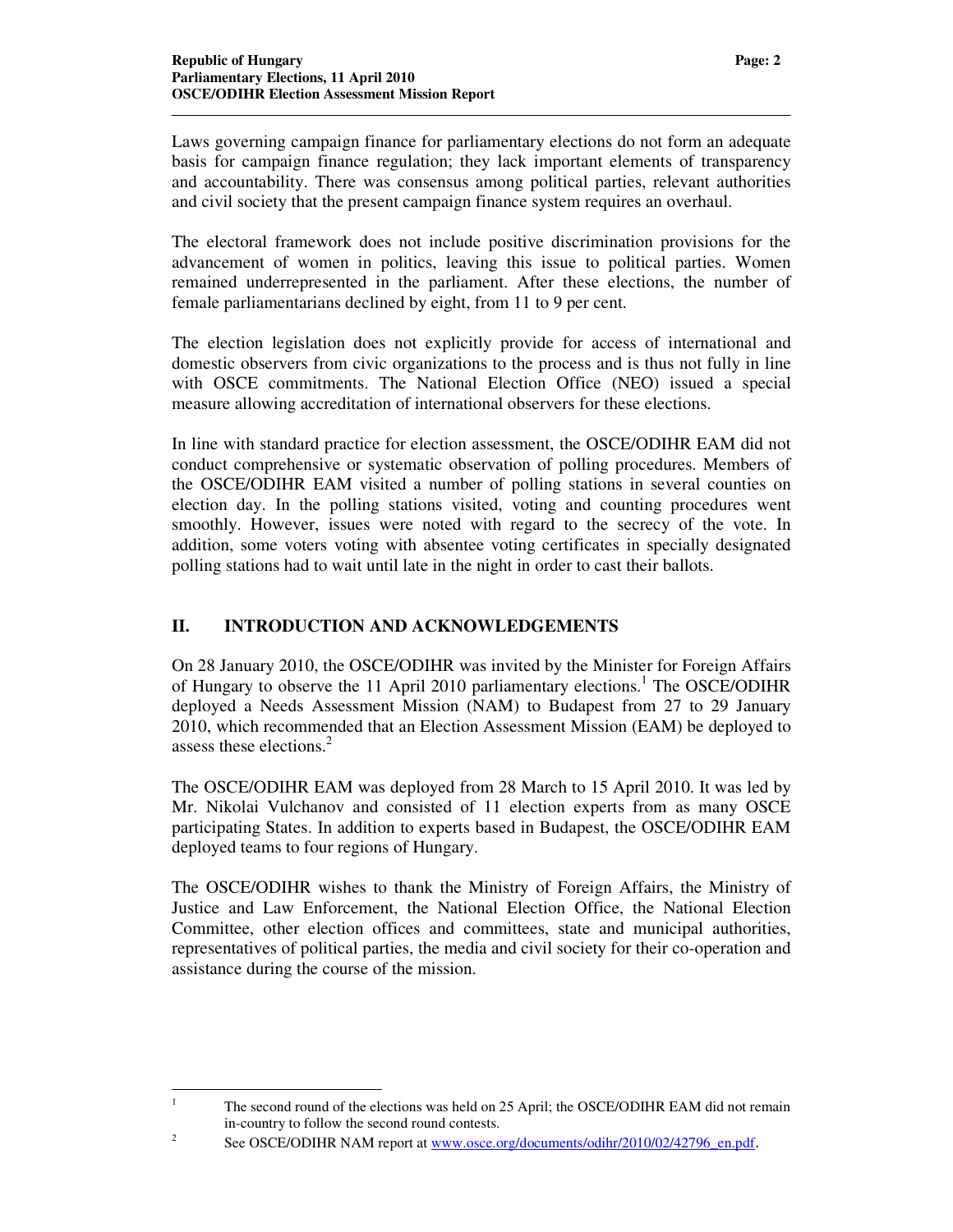## **III. BACKGROUND**

Hungary is a unicameral parliamentary republic. The National Assembly (*Országgy*ű*lés*) is composed of 386 deputies, elected to four-year terms. The president is the head of state and is indirectly elected by the parliament to a five-year term, with a two term limit. A prime minister leads the government; s/he is nominated by the president and elected by the parliament.

Following the last parliamentary elections, held on 9 April 2006, five political parties were elected. The centre-left Hungarian Socialist Party (*Magyar Szocialista Párt*, MSZP) with 190 seats and the Alliance of Free Democrats (*Szabad Demokraták Szövetsége*, SZDSZ) with 20 seats continued to govern in coalition, as they had since 2002. Mr. Ferenc Gyurcsány was subsequently elected as the prime minister.

The remainder of the seats were held by the centre-right Hungarian Civic Union (*Magyar Polgári Szövetség*, *Fidesz*), which ran on a joint list with the Christian-Democratic People's Party (*Kereszténydemokrata Néppárt*, KDNP, with 164 seats), and the Hungarian Democratic Forum (*Magyar Demokrata Fórum*, MDF, 11 seats). In addition, one independent candidate was elected in Somogy county.

# **IV. LEGAL FRAMEWORK**

#### **A. OVERVIEW**

The legislation in Hungary provides a comprehensive basis for the conduct of democratic elections. The 1949 Constitution underwent a series of amendments, the most significant of which reflected the 1989 transition to a pluralistic society. The Constitution stipulates that power is vested in the people, who exercise their sovereign rights directly or through elected representatives. It also guarantees fundamental civil and political rights, such as the freedom of thought and expression, the freedom of the press and the rights of assembly and association.

The main fundaments of the legal framework governing elections are the 1989 Act on the Election of Members of Parliament (hereinafter, the Election Law) and the 1997 Act on Electoral Procedures (amended in 2007 and 2009; hereinafter, the Procedural Law). Other laws complement the legal framework.<sup>3</sup> While they create the conditions for the conduct of democratic elections, certain aspects could benefit from revision. These include restrictions on the right to vote, electoral district delimitation, campaign finance issues, secrecy of the vote, and campaign dispute resolution. Further detail is provided in the relevant sections below.

According to certain state interlocutors, recent attempt to amend the electoral legislation, including the electoral system, failed due to a lack of the required two-thirds

 3 They include the 1989 Act on Operation and Financial Management of Political Parties (amended in 1990), the 1978 Act on the Criminal Code, the 1989 Act on the Right of Association, the 1992 Act on Registration of Personal Data and Registration of Citizens, Act I of 1996 on Radio and Television Broadcasting and Standing Procedures of the Complaints Committee of the National Radio and Television Commission, and decrees of the local government ministry on their implementation.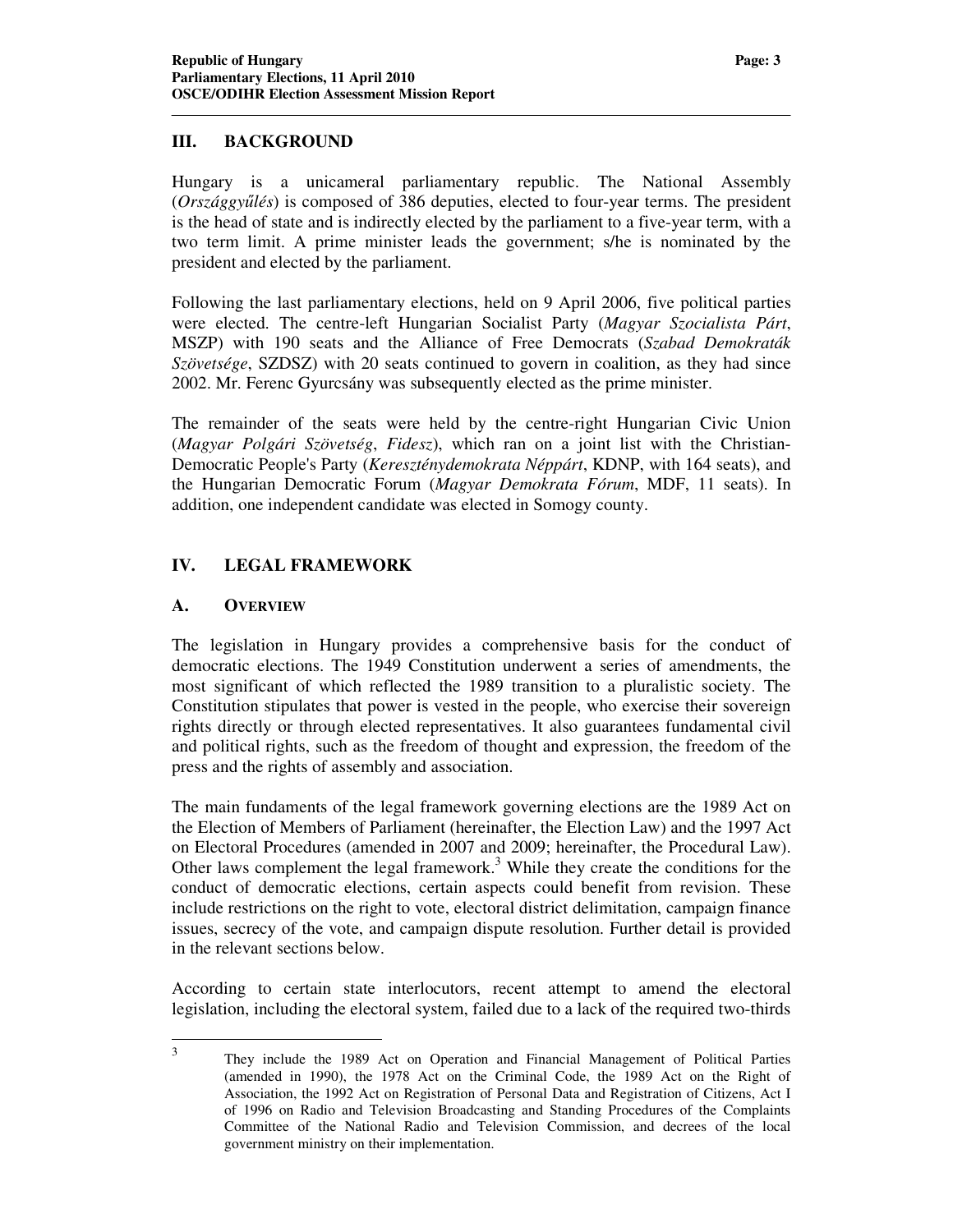majority. It was stressed by them, however, that such procedures ensure the stability of electoral law and uphold inclusive decision making.

Previously, the Constitutional Court identified certain omissions in election-related legislation that resulted in situations of unconstitutionality. It ruled that the general representation of national and ethnic minorities is not properly guaranteed to the extent required by article 68 of the Constitution. This is due to the lack of an implementing law, which the Court has called upon parliament to enact.<sup>4</sup> To date, parliament has not enacted such legislation.

In line with the decision of the Constitutional Court, the legislation should *guarantee the constitutional requirements for representation of national and ethnic minorities.* 

#### **B. SUFFRAGE**

The right to vote is granted to all Hungarian citizens who have reached the age of 18 and who are permanent residents of the country. Article 70 (5) of the Constitution provides for certain exceptions: those under court guardianship, those limited from participating in public affairs by a final court decision,<sup>5</sup> those imprisoned or in mental institutions by final court judgment delivered in criminal proceedings.

The denial of suffrage for individuals who are incarcerated, irrespective of the gravity of the crime committed runs contrary to the principle of proportionality, as recognized by the 1990 OSCE Copenhagen document and other applicable international human rights standards.<sup>6</sup> Furthermore, the European Court of Human Rights has ruled in the case of *Hirst vs the United Kingdom*<sup>7</sup> that an automatic and blanket prohibition of voting rights for convicted prisoners violates the principle of proportionality and that it is in breach of Article 3 of Protocol 1 of the European Convention for the Protection of Human Rights and Fundamental Freedoms.<sup>8</sup>

*Consideration should be given to reviewing the constitutional provision that restricts voting rights to ensure consistency with the principle of proportionality.* 

 $\frac{1}{4}$  See Decisions 35 (dated 2 June 1992) and 24 (dated 2 May 1994): www.mkab.hu/index.php?id=hatarozatkereso. 5

A supplementary sentence, which includes suspending voting rights along with other restrictions (e.g., prohibition to take position in a public corporations and foundations), is foreseen in the Criminal Code (art. 38.2) for crimes that have been committed intentionally and if the offender is "unworthy" of participation in public affairs. This supplementary sentence can be imposed for a length of one to ten years, after the prison sentence has been served. 6

See the 1990 OSCE Copenhagen Document, Paragraph 24, www.osce.org/documents/odihr/1990/06/13992\_en.pdf; and International Covenant on Civil and Political Rights, CCPR/C/21/Rev.1/Add.7, General Comment No. 25 "The right to participate in public affairs, voting rights and the right of equal access to public service", Para. 14. http://www2.ohchr.org/english/bodies/hrc/comments.htm.

<sup>7</sup> Application 74025/1, available at www.echr.coe.int.

<sup>8</sup> Available at www.conventions.coe.int/Treaty.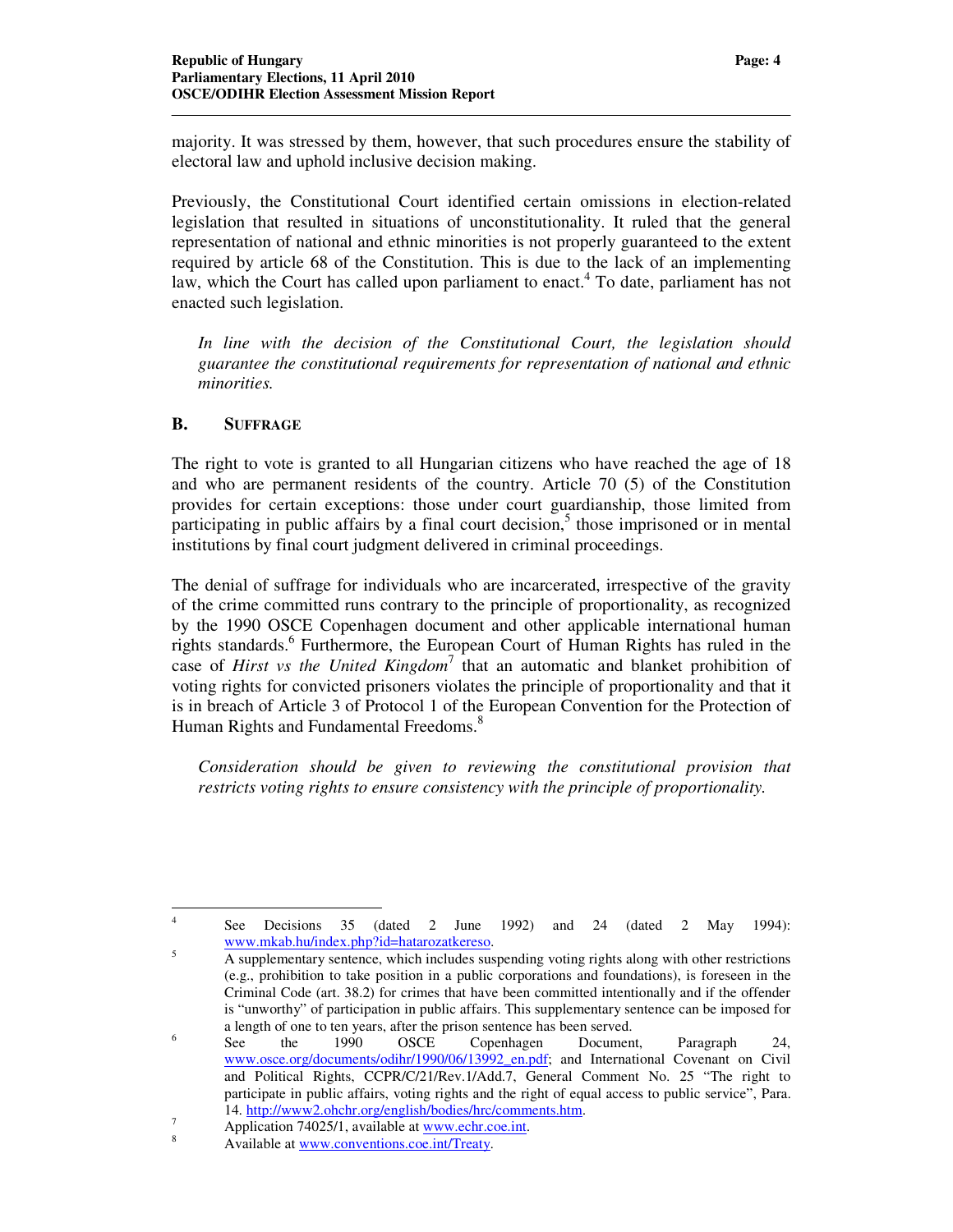#### **C. SECRECY OF THE VOTE**

The fundamental principle of secrecy of the vote is guaranteed by the Constitution and the Procedural Law preamble. Article 68.1 of the Procedural Law, however, may compromise this principle as it states that polling booths are to be at voters' disposal for marking ballots, but that voters are not required to use them.

OSCE commitments and other international standards for democratic elections provide that votes must be cast by secret ballot or by equivalent free voting procedure.<sup>9</sup> Representatives of the authorities indicated to the OSCE/ODIHR EAM that voters could decide whether to avail themselves of their right to secrecy. However, the United Nations (UN) Human Rights Committee has pointed out that waiver of the right to secret ballot is incompatible<sup>10</sup> with Article 25 of the UN International Covenant of Civil and Political Rights. Similarly, the Venice Commission's Code of Good Practice in Electoral Matters states that for the voter, secrecy of voting is not only a right but also a duty, non compliance with which must be punished by disqualification of any ballot paper whose content is disclosed.<sup>11</sup>

*Consideration should be given to reviewing the relevant provisions in order to ensure the obligatory secrecy of the vote, in accordance with the Constitution and the Procedural Law, as well as with paragraphs 5.1 and 7.4 of the 1990 OSCE Copenhagen Document and other international standards for democratic elections.* 

# **V. ELECTORAL SYSTEM**

# **A. OVERVIEW**

The 386 parliamentary deputies are elected through a mixed system. The majoritarian and proportional components function independently of each other. For the majoritarian contests, 176 members are elected in single-seat electoral districts (SSED). 152 members are elected in 20 multi-seat electoral districts  $(MSED)^{12}$  on the basis of proportional representation with closed party and coalition lists. Another 58 members are elected on the basis of proportional representation in a nationwide constituency, through separately registered "compensatory" party and coalition lists.<sup>13</sup>

Any eligible voter can stand simultaneously in one SSED, one MSED and on the national list. If such a candidate is elected in more than one contest, s/he should take up the SSED seat first, the MSED seat second, and lastly the seat obtained through the compensatory list. Independent candidates can contest only in SSEDs.

 $\overline{a}$ 9 Paragraphs 5.1 and 7.4 of the 1990 OSCE Copenhagen Document, Article 3 of the Protocol 1 of the European Convention on Human Rights and Article 25 of the UN International Covenant of Civil and Political Rights (ICCPR).

<sup>&</sup>lt;sup>10</sup> Paragraph 20 of General Comment 25 to Article 25 of the United Nations' International Covenant of Civil and Political Rights (ICCPR), available at http://www2.ohchr.org/english/bodies/hrc/comments.htm.

<sup>11</sup> Venice Commission, Code of Good Practice in Electoral Matters, part I, Para. 4 (a) http://www.venice.coe.int/docs/2002/CDL-AD(2002)023-e.pdf.

<sup>12</sup> MSEDs borders coincide with the administrative borders of the counties and Budapest.

<sup>13</sup> According to Article 4.1-2 of Election Law, voters may cast two separate ballots, one for the SSED candidate, the second for the MSED candidate list.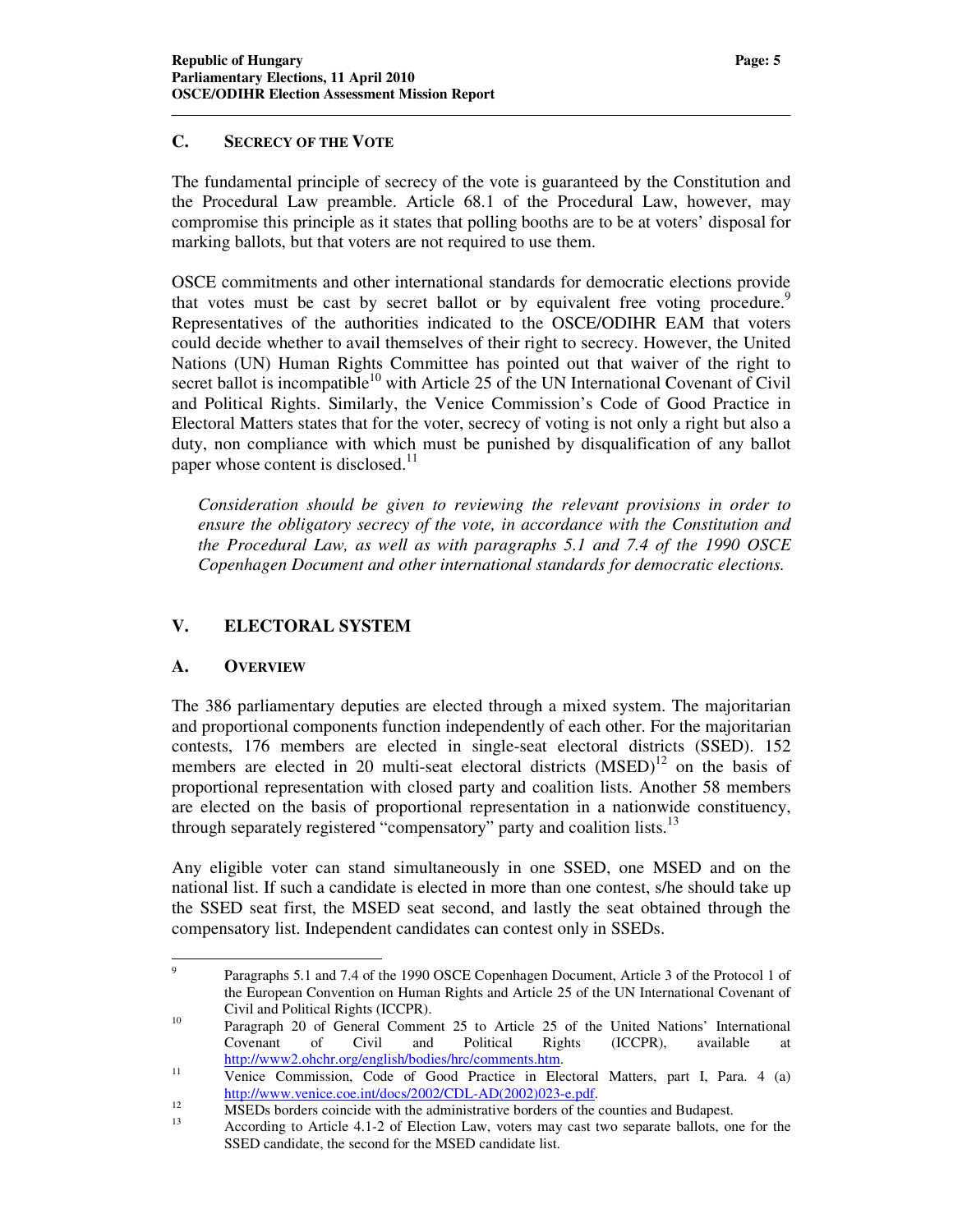#### **B. EQUALITY OF THE VOTE**

The law requires SSEDs to be "approximately" equal in terms of population size and to respect administrative unit boundaries;<sup>14</sup> no maximum deviation is legally specified.<sup>15</sup> While the responsibility of delineating SSEDs boundaries is vested with the government, there is no legal provision mandating reviews on a regular basis.

Similarly, significant deviations between the numbers of registered voters per district were identified on the basis of the official numbers of registered voters per SSED.<sup>16</sup> For instance, SSED 12 (Pest MSED) had 74,249 registered voters for the elections, while SSED 6 (Veszprem MSED) had 26,982 registered voters or almost three times less. SSED 25 (Budapest MSED) had 68,712 registered voters, while SSED 10 (Budapest MSED) had 27,892. Notably, redistricting of SSEDs does not require any legal amendments as their borders were determined by government decree in  $1990$ .<sup>17</sup>

Representatives of the authorities informed the OSCE/ODIHR EAM that the districting plan including the numbers of seats for individual MSEDs had not been reviewed since its establishment in 1989, as its update would require legal amendments.<sup>18</sup> According to the  $2001$  census,  $^{19}$  the Buda MSED is over-represented while the Pest MSED is underrepresented. $^{20}$ 

Such deviations in the numbers of population and/or registered voters undermine the constitutional requirement of the equality of the vote. The Constitutional Court, in its 2005 decision, $^{21}$  held that "through an omission of its legislative duty, the parliament has caused an unconstitutional situation by not fully providing the statutory conditions securing the enforcement of the requirements resulting from the principle of equal voting rights enshrined in Article 71 (1) of the Constitution" and "call[ed] upon the parliament to comply with its legislative duty…by 30 June 2007".

*The legislation should provide a mechanism for a mandatory, periodic review of electoral districts' boundaries and size for both MSEDs and SSEDs in order to ensure the fundamental principle of the equality of the vote enshrined in the constitution and in paragraph 7.3 of the OSCE Copenhagen Document. In line with the decision of the Constitutional Court, Parliament should review the existing* 

 $14$ <sup>14</sup> Article 88 of the Procedural Law; an exception of this rule is the districting plan of the City of Budapest which comprises 23 administrative districts and 32 SSEDs, some of the latter are composed of parts of two adjacent administrative districts, e.g. SSEDs 1, 6, 26, 29.

<sup>&</sup>lt;sup>15</sup> The Council of Europe's Venice Commission recommends that deviations in population numbers of SSEDs, generally, should not exceed 10 per cent "and should certainly not exceed 15 per cent except in special circumstances (protection of a concentrated minority, sparsely populated administrative entity)". See Chapter 2 "Equal Suffrage", Paragraph 2.2.iv, of the Code of Good Practice in Electoral Matters.

<sup>&</sup>lt;sup>16</sup> Data are available at the NEO Internet page,  $\frac{www.valasztas.hu/en/ovi/index.html}{www.valasztas.hu/en/ovi/index.html}$ .

Annex to Decree No. 2 of 11 January 1990 of the Government, last amended on 22 January 2010 and available in Hungarian at www.valasztas.hu/hu/parval2010/349/349\_2\_1.html.

<sup>&</sup>lt;sup>18</sup> Annexes 2 and 3 of the Election Law fix the number of seats allocated to MSEDs and the number of SSEDs within each MSED.

<sup>&</sup>lt;sup>19</sup> The population figures for Hungary, by counties, from the last census of 2001 are available at www.nepszamlalas.hu/eng/volumes/06/00/tabeng/4/load01\_1\_0.html.

 $\frac{20}{20}$  Similar conclusions apply for a few other MSEDs.<br> $\frac{21}{20}$  See Decision 22 (dated 14 June 2005) www.mlsology

See Decision 22 (dated 14 June 2005): www.mkab.hu/admin/data/file/680\_22\_2005.pdf.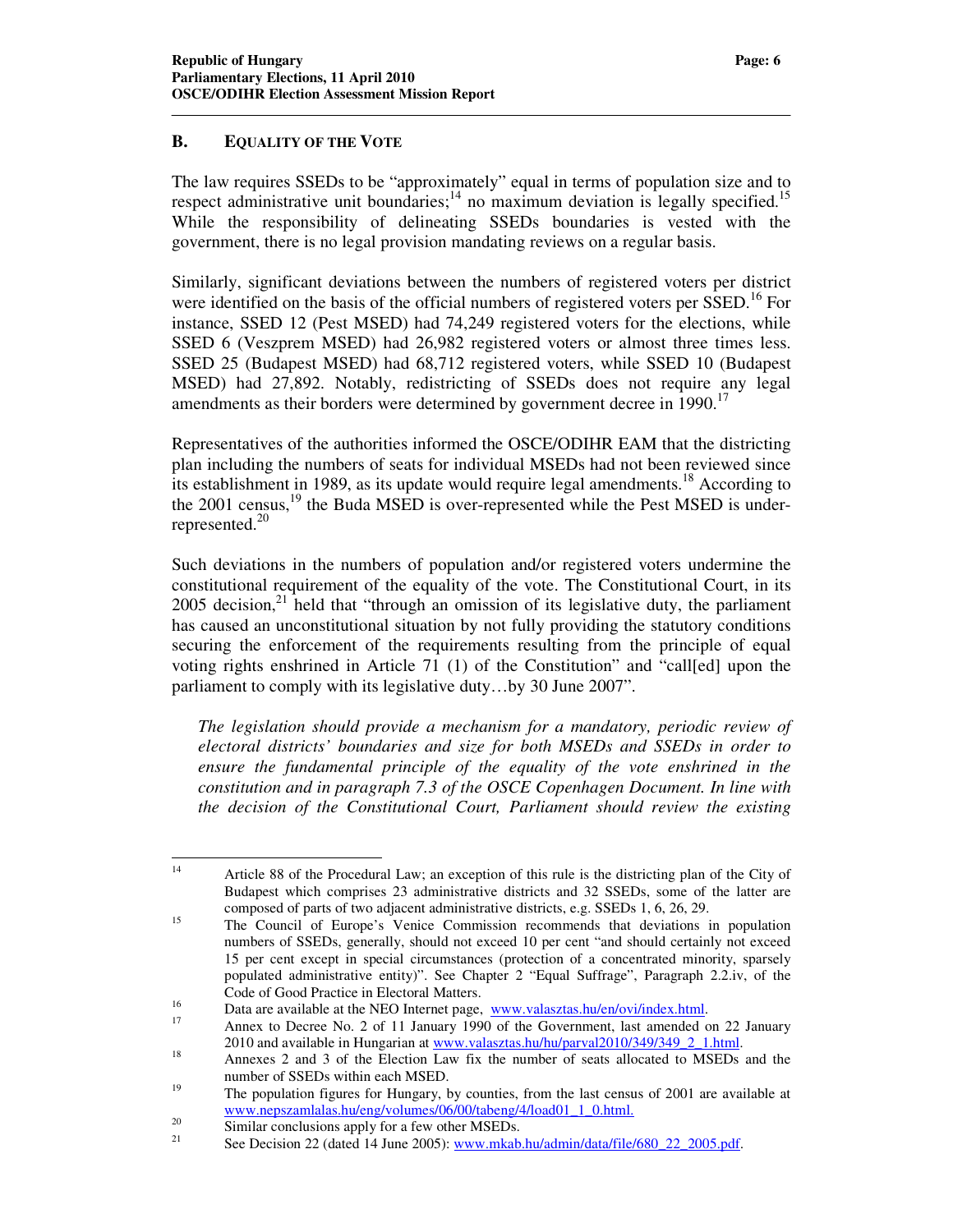*districting plan for MSEDs. Subsequently, the government should redefine the boundaries of SSEDs by decree.* 

#### **C. SEAT ALLOCATION**

# **1. Single Seat Electoral Districts<sup>22</sup>**

SSED seats are filled through plurality-majority system subject to turnout requirement.<sup>23</sup> At least one round of voting must be valid for a "conclusive" contest. In the first round, the candidate who has won more than half of the valid votes cast is declared the winner. In the second round, the highest number of valid votes cast determines the winner. The second round is contested between all candidates who have won at least 15 percent of the valid vote; if there are no such candidates, the top three candidates are contesting. If a candidate withdraws from the second round, s/he cannot be replaced.

*Consideration could be given to review the need for a turnout requirement for a possible second round vote in order to eliminate the potential for multiple cycles of failed elections.<sup>24</sup>*

# **2. Multi Seat Electoral Districts<sup>25</sup>**

The 20 MSEDs return different numbers of deputies that vary from 28 to 4. The turnout requirement for MSEDs is the same as for SSEDs. In a possible second round, all candidate lists which contested the first round may run. If the second round is also invalid, the seats for a given MSED are allocated through the compensatory list.<sup>26</sup>

A party must gain more than five percent of the valid votes cast nationwide for its national candidate lists in order to gain seats in MSEDs. For coalitions between two parties, the threshold is 10 per cent and for a coalition between more than two parties, it is 15 per cent. Once eligible parties and coalitions are determined, seats are allocated in each MSED.

# **3. National Compensatory List<sup>27</sup>**

Parties and coalitions that have been eligible to participate in the allocation of seats distributed through regional lists are eligible to participate in the allocation of the additional 58 (or more) seats through the national compensatory lists.<sup>28</sup> These lists are

<sup>22</sup> 22 Article 7 of Election Law and Article 86.A.1 of Procedural Law.

<sup>23</sup> A SSED contest is "valid" if more than half of the registered voters voted in the first round and if more than one quarter of the registered voters voted in a potential second round.

<sup>&</sup>lt;sup>24</sup> In the Fejer MSED, SSED 2 (1999) and in the Győr-Moson-Sopron MSED, SSED 7 (2005), four rounds of voting were necessary to fill the respective seats. In the Baranya MSED, SSED 3 (2009), the seat remained vacant after four invalid rounds of voting. Data available on NEO internet page http://www.valasztas.hu/en/parval2010/202/202\_0.html.

 $25$ <br>26 Article 8 of the Election Law.

<sup>&</sup>lt;sup>26</sup> See the next section on "national compensatory list".

<sup>&</sup>lt;sup>27</sup> Article 9 of Election Law.<br><sup>28</sup> Pers. 5(c) of pert IV of any

Para.  $5(c)$  of part IV of annex 4 of the Election Law.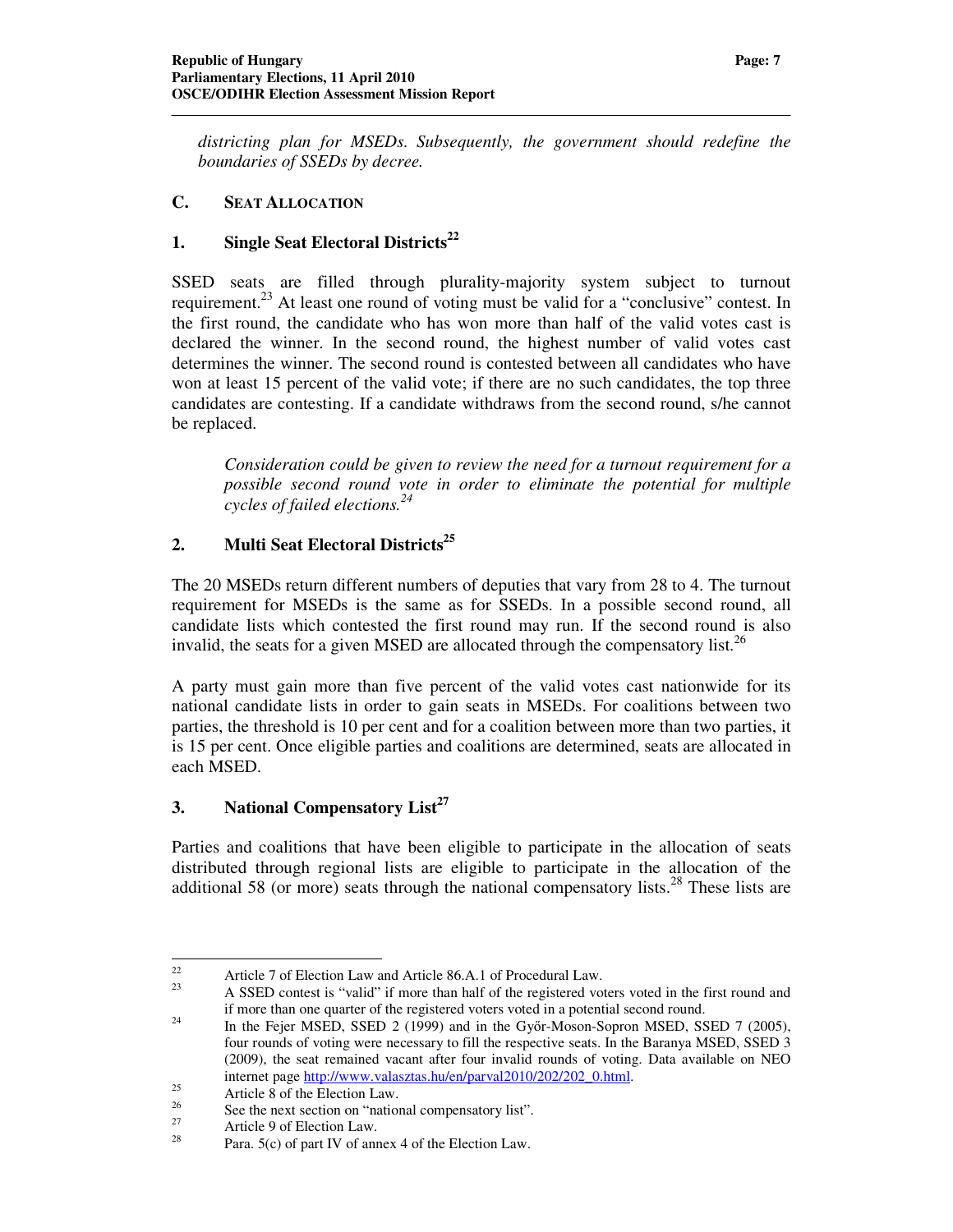the tool introduced to provide representation of the "unused" votes cast for respective candidates of the eligible parties and coalitions, both in the SSEDs and the MSEDs.<sup>29</sup>

# **VI. ELECTION ADMINISTRATION**

# **A. ELECTION MANAGEMENT BODIES**

# **1. Overview**

The structure of election administration follows, to a certain extent, the administrative structure of the state, comprising Committees and Offices at each level. At national level, these are the National Election Committee (NEC) and NEO. At the regional (county) level, where the multi-seat electoral districts match the administrative regions, there are 20 Multi-seat District Election Committees (MSDECs) and Multi-seat District Election Offices (MSDEOs). Further down, the election in each of the 176 SSEDs is administered by a Single-seat District Election Committee (SSDEC) and Single-seat District Election Office (SSDEO). At the settlements' level, there are 1,873 Local Election Offices (LEO) and 10,838 polling stations serviced by Ballot Counting Committees  $(BCC)$ .<sup>30</sup>

While the election administration forms a complex structure, it enjoys public confidence and the interlocutors of the OSCE/ODIHR EAM considered the electoral management bodies as competent and non-partisan.

# **2. National Election Committee**

The NEC is an independent body responsible for ensuring the fairness, impartiality and legality of the election process. Its Head, Deputy Head and three members are appointed by the parliament, upon proposals of the Ministry of Local Government (MLG) based on parties' recommendations. Political parties and coalitions (also named nominating organizations) that present a national candidate list can appoint an additional member each. All six parties and coalitions which registered national lists nominated NEC members.

The NEC is responsible to issue guidelines for the committees and offices' understanding and uniform implementation of the law. For the first round of 2010 parliamentary elections, the NEC issued three guidelines.<sup>31</sup> The NEC is also responsible for registering the national lists of candidates, considering and deciding on appeals related to MSDEC, certifying and publishing the national list election results and the national aggregated results, and calling for by-elections.

<sup>29</sup> <sup>29</sup> According to an OSCE/ODIHR EAM interlocutor, the intent of the compensatory lists is to ensure that the opposition in Parliament comprises approximately one third of its Members. However, treating votes cast for SSED and MSED candidates together seems unusual given the different political nature of such votes.

<sup>&</sup>lt;sup>30</sup> In settlements with only one polling station, the LEO carries out the task of BCC. Citizens registered in Hungary but living abroad could vote in additional 88 polling stations established in embassies and consulates.

<sup>&</sup>lt;sup>31</sup> They related to the endorsement coupons, procedures for submission of complaints and appeals, and addressed the issue of the voters waiting in long lines to vote after the close of polls on 11 April. All guidelines are available at www.valasztas.hu/hu/ovb/19/19\_12.html.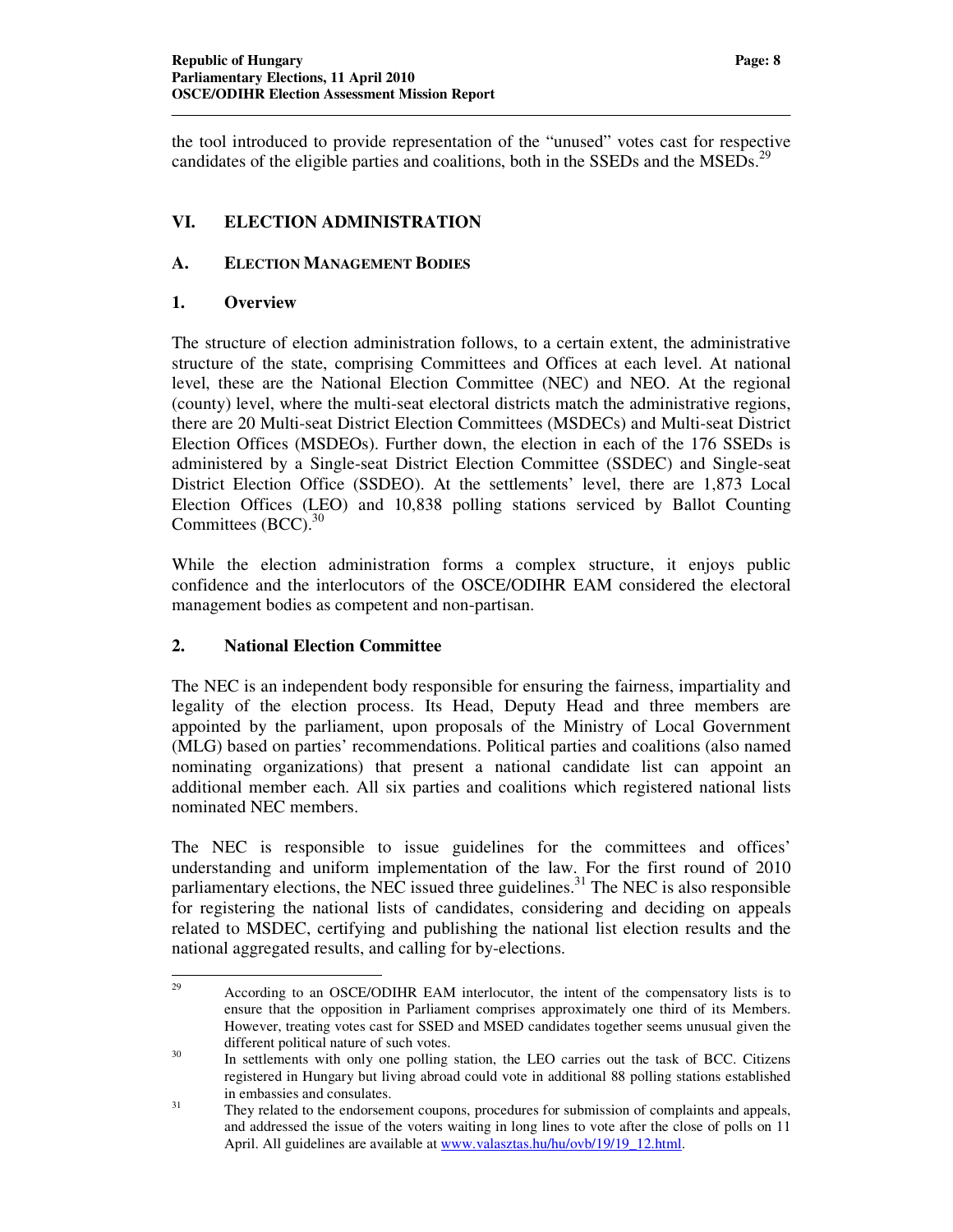The NEC meetings are open to the public. Although by law the NEC is not required to publish its resolutions, but only to inform the relevant parties of its decisions, it posted all its decisions passed for the first round on its website.

# **3. National Election Office**

The Head of the NEO, who is a senior staff member of the MLG, appoints the NEO members.<sup>32</sup> The NEO is in charge of the professional activities of election offices. It organizes public information campaigns,  $33 \text{ training}$  election bodies,  $34 \text{ and supervises}$  the operation of election informatics systems.

The 2002 OSCE/ODIHR EOM to Hungary recommended in its final report that certain administrative decisions of the NEO which might have political consequences (e.g. ballot paper design, procedures for mobile voting, etc.) should require approval of the NEC. The NEO and NEC informed the OSCE/ODIHR EAM that the co-operation between the two institutions had improved and was effective.

#### **4. Lower Level Election Committees**

The committees are independent and impartial bodies.<sup>35</sup> Multi-seat District Election Committees (MSDECs), Single-seat District Election Committees (SSDECs) and BCCs are formed of members elected by the local government councils. A number of interlocutors noted that the presence of party delegates in election committees had a positive impact on public trust in the electoral process.

All members have equal rights and duties. The term of elected members lasts until the next general elections. The term of appointed members ceases with the publication of official election results (except for the NEC representatives of parliamentary parties). The main responsibilities of election committees are to determine the elections results and, when applicable, to act as instances considering electoral disputes.

A candidate can appoint his/her representative as soon as registered. Once appointed, this representative will vote on all committee's decisions, including the registration of new candidates. Such an arrangement could be perceived as a potential source for conflict of interests as a registered candidate may be interested in having less competition. Some interlocutors felt that it might favor the more influential parties, typically registering their candidates and candidate lists first.

*In order to avoid any real or perceived conflict of interests, consideration could be given to review this aspect of the staffing of the election committees to either appoint commissioners at the same time or limit their voting rights on candidate registration.* 

 $\overline{a}$ 

<sup>&</sup>lt;sup>32</sup> At the time of writing, NEO had some 48 staff, coming from MLG, MFA and Central Office of Administrative and Electronic Public Services (COAEPS).

<sup>&</sup>lt;sup>33</sup> For the 2010 parliamentary elections, NEO also set up a website outreaching to young voters, www.elsovalaszto.hu.

<sup>&</sup>lt;sup>34</sup> The training for various MSDEO, SSDEO members and LEO Heads was online, followed by a mandatory test. LEO Head were to train the LEO delegates for taking BCC minutes. No training was mandatory for committee members.

<sup>35</sup> Article 21.1 of Procedural Law.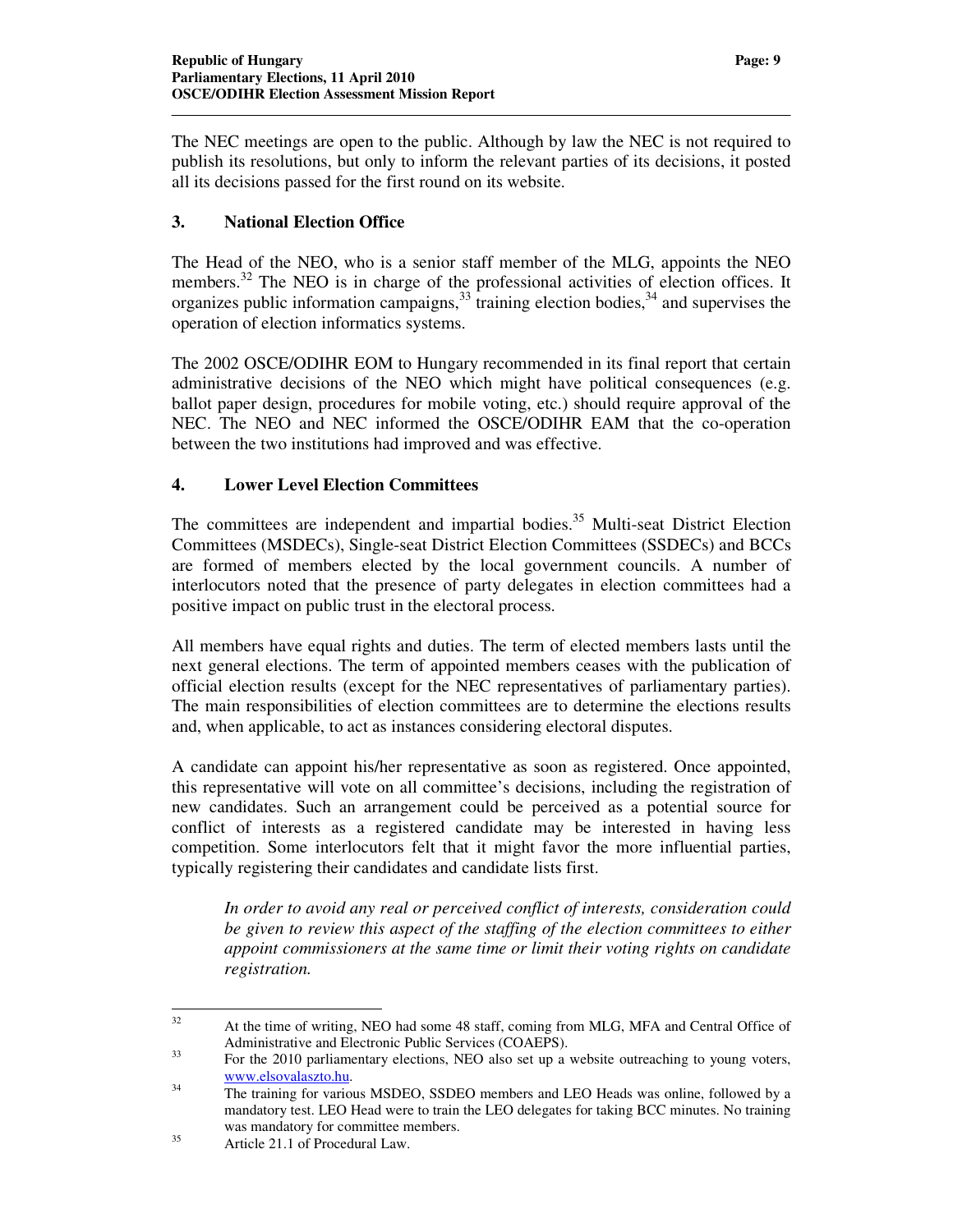## **5. Lower Level Election Offices**

Election offices are established on a permanent basis. Local chief clerks<sup>36</sup> act as their respective head and appoint the rest of the members from among public administration officials and civil servants. The offices are operational bodies; they prepare and organize elections, including producing the voter lists. In practice, offices and committees work together with offices being responsible for preparing committees' decisions and implementing decisions.

#### **6. Election Information Technology**

The election management bodies benefit from a sophisticated information technology (IT) support system. The IT system, the Integrated Election Services System (*Integrált Választási Szolgáltató Rendszer*, IESS), is administered by the Central Office of Administrative and Electronic Public Services (COAEPS) under the supervision of the Prime Minister's office.<sup>37</sup>

The NEO is connected by a computer network to the regional and local offices, which use the infrastructure of local administration offices. The main part of the IT structure is providing support to the election management bodies. LEOs locally operate the IRSS to run a number of election-related tasks. Several subsystems operate in parallel, supporting the compilation of voter lists, validation of candidate proposals, generation and proof-reading of ballot papers, and the determination of preliminary results.

# **B. VOTER LISTS**

A nation-wide population register is maintained by the COAEPS. This register is regularly updated at the settlement level.

Voter registration is conducted by LEOs. Heads of LEOs are responsible to produce the voter lists by polling stations. The lists are produced on the basis of two sources provided by IESS, namely the Personal Data and Address Register, and the Register of Adult Disfranchised Citizens. After crosschecking the data of these two registers, all eligible voters with registered permanent residence within a given SSED are included in the respective polling station voter lists.

The heads of  $LEOs<sup>38</sup>$  are responsible for publishing the voter lists 60 days ahead of the election day and for the delivery of the voter information notice, along with the endorsement coupons,  $39$  to all registered voters. <sup>40</sup> The lists are available for public

 $36$ As regulated by Act LXV of 1990 on Local Government, the chief clerks are appointed by the body of representatives (council) of the local government unit, on the basis of a competition. They are assigned administrative tasks, participate in the council sessions but cannot vote, can make decisions on official matters if the authority has been delegated by the mayor and also act as a chief of staff with regards to the municipality's employees. The number of chief clerks does not correspond to the number of settlements, since villages adjacent to each other with less than 1,000 inhabitants have to establish a "district-clerk" office which villages with population between 1,000-2,000 inhabitants may join.

<sup>&</sup>lt;sup>37</sup> NEO internet page, www.valasztas.hu/en/parval2010/338/338\_0.html.

 $3^3$  Article 14 of Procedural Law.

<sup>39</sup> See Section VI.E.2 "*Registration of Candidates and Candidate Lists*".

Chapter IV of Procedural Law.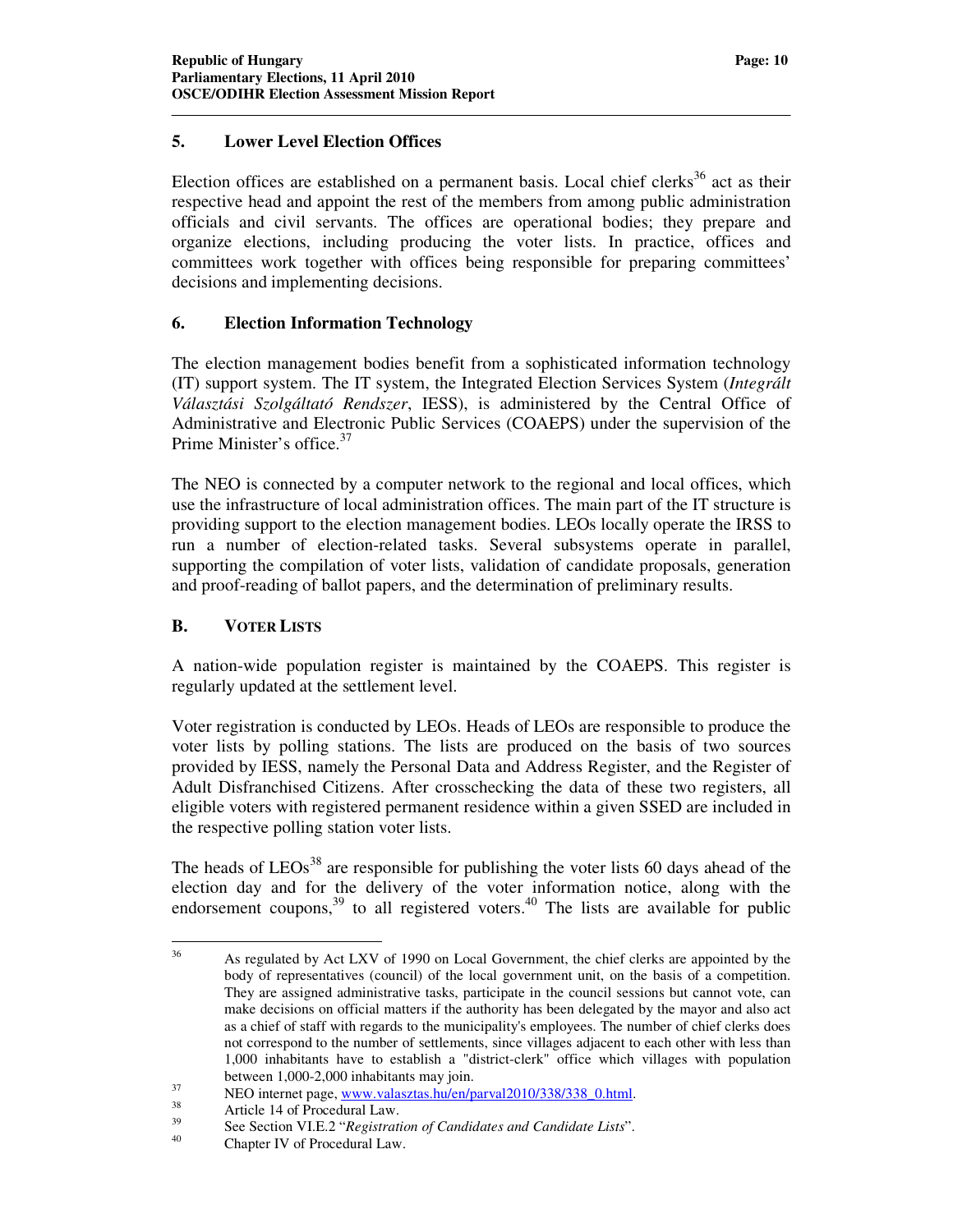inspection for a period of eight days, the only period when voters can request changes. LEOs may update the registers until 16:00, two days before election day.

All eligible voters omitted from the lists, voters who become eligible to vote, or voters who regained the right to vote after the lists' compilation, should be entered in the lists by the LEO. In addition, voters who have changed their registered permanent residence (address) after the compilation of the lists are entitled to legal remedy and request to be added to the lists. On the other hand, the LEO deletes from the list the deceased, citizens ineligible to vote, and those whose address has changed and who, as a result, have been added to the lists of another electoral district. One day before polls, the voter lists are submitted for inspection at the mayor's office and printed.

By the end of the update period, 271,807 modifications were introduced to the voter lists. These included records of death, change of name, marriage, residence, citizens that were issued absentee voting certificates (AVCs), citizens that regained the right to vote after being disenfranchised, and first time voters.

Complaints regarding the voters register can be filed with the competent LEO and are decided upon within one day. If the Head of the LEO dismisses the complaint, they forward it to the district court (in Budapest to the Pest Central District Court). The court has to adjudicate the complaint within three days.

# **C. VOTING BY ABSENTEE VOTING CERTIFICATE**

Voters, who on election day are away from their place of permanent residence, are entitled to vote in their temporary location with an Absentee Voting Certificate  $(AVC)<sup>41</sup>$  No justification is required when requesting an AVC.

The request for AVC should be submitted to the head of the LEO where such a voter is registered. The request must indicate voter's location on election day and specify if the certificate is requested for the first, second or both rounds. Once the certificate is issued to the voter, the head of LEO will remove the entry of such voter from the voter register, and add him/her to the special voter register of persons who vote with AVC. This register is printed separately from the regular voters register. All citizens with AVCs vote in designated polling stations.

The final number of citizens registered to vote in the first round of these elections was 7,976,496. Of those, 66,082 requested to vote with AVC in the first round of elections and 54,758 in the second one.  $42$ 

# **D. OUT-OF-COUNTRY VOTING**

Out-of-country voting is organized in co-operation between the NEO and the Ministry for Foreign Affairs. Hungarian citizens living abroad may request to be registered in another country to the LEO where they have their regular address.

 $41$  $41$  Article 89 of Procedural Law.

NEO internet page, www.valasztas.hu/hu/parval2010/350/350\_0\_index.html, 4 April 2010.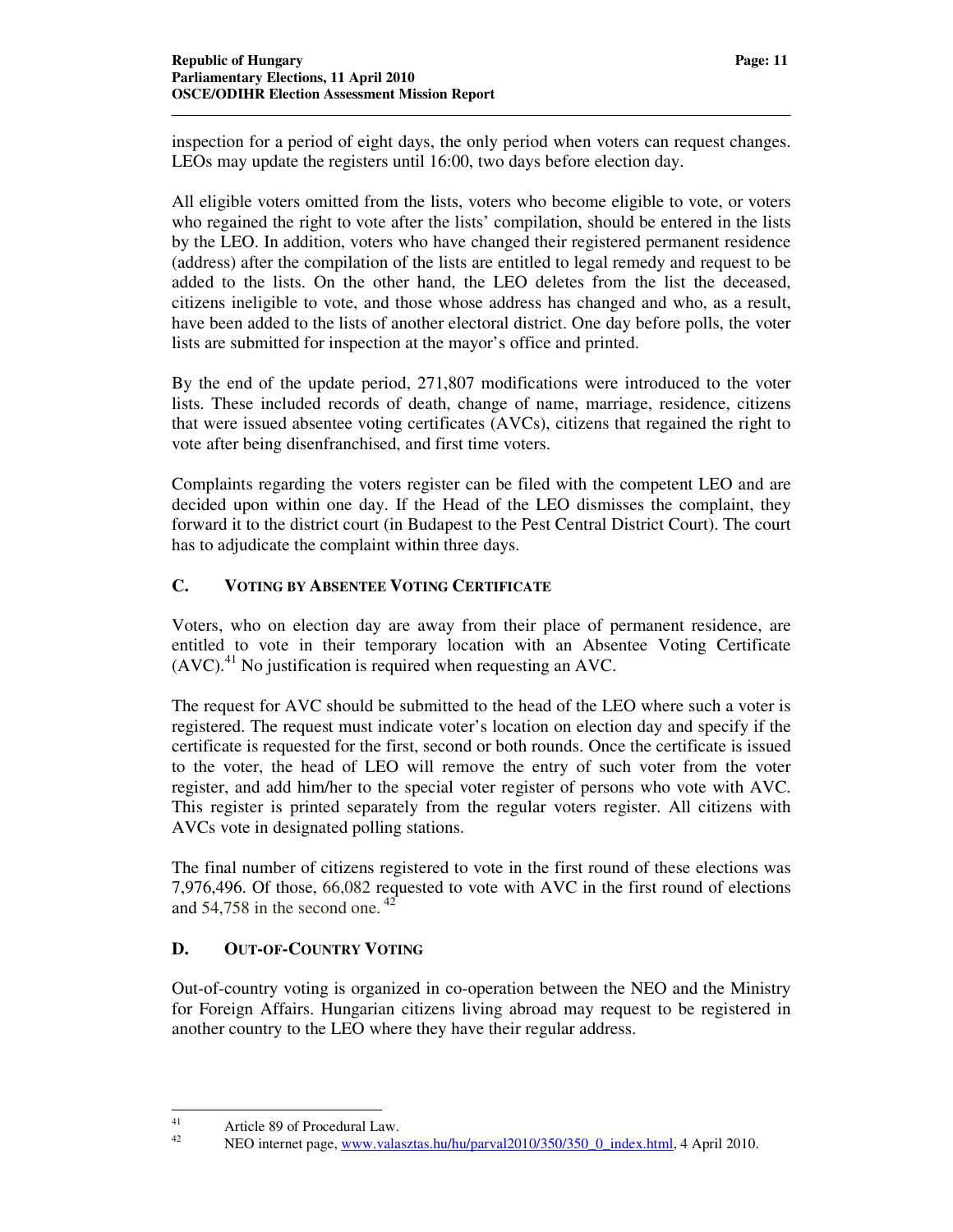Out-of-country voting is conducted earlier than in-country. Ballots are sealed in envelopes marked with the number of the SSED to which the ballot belongs. This envelope is sealed in another mailing envelope together with a voting statement which contains the voter's name, address and personal identification number. Voters also have the opportunity to vote in person at diplomatic representations on election day, provided that they had previous formally requested to do so.<sup>43</sup>

The envelopes are mailed back to NEO by diplomatic mail, which redistributes the ballot by SSEDs to SSDECs. Ballots are counted by BCCs on election day, together with the ballots from the ballot boxes.

#### **E. REGISTRATION OF PARTIES, CANDIDATES AND CANDIDATE LISTS**

#### **1. Registration of Parties**

Laws relating to the registration of political parties are liberal and allow for a wide range of political parties and platforms.<sup>44</sup> By law, a political party is a special type of non-governmental organization that has been established on a voluntary basis with the consent of at least ten private individuals.

In order to stand in parliamentary elections, political parties must notify the NEC by completing a registration form and submitting the confirmation of their party status. A total of 44 political parties were registered to run in these elections.<sup>45</sup>

#### **2. Registration of Candidates and Candidate Lists**

All registered voters who have collected at least 750 candidate nomination coupons in support of their candidature by voters with registered permanent residence within the respective SSED are eligible to stand. Parties and coalitions who have registered SSED candidates in at least one quarter, but in at least two of the SSEDs in the respective MSED are eligible to contest seats. Parties and coalitions that have registered lists to contest the MSED seats in at least seven MSEDs are eligible to contest seats allocated through the national compensatory list.

Each voter has the option to support one SSED candidate by filling in an endorsement coupon. Endorsement coupons are mailed to all eligible voters, together with an invitation to vote containing the voter's registration data. This marks the beginning of the registration of candidates. Endorsement coupons have a function similar to voters' signatures in support of candidacy. In view of the broadly varying numbers of registered voters per SSED, in percentage terms, for a candidate to get registered in the smallest SSED 6 (Veszprem MSED), s/he would need the endorsement coupons of some 2.8 per cent of the registered voters. The Venice Commission recommends that

<sup>43</sup> <sup>43</sup><br>This is done by submitting a request to the notary of the area where a voter is registered.<br>These include: Act III of the Constitution of the Penublic of Hungary: Law XXXIII of

These include: Act III of the Constitution of the Republic of Hungary; Law XXXIII of 1989 on the Operation and Financial Functioning of Political Parties, and Law LXII of 1990 containing modifications to the earlier law.

<sup>45</sup> According to the National Council of Justice, 147 political parties are currently registered in Hungary (April 2010).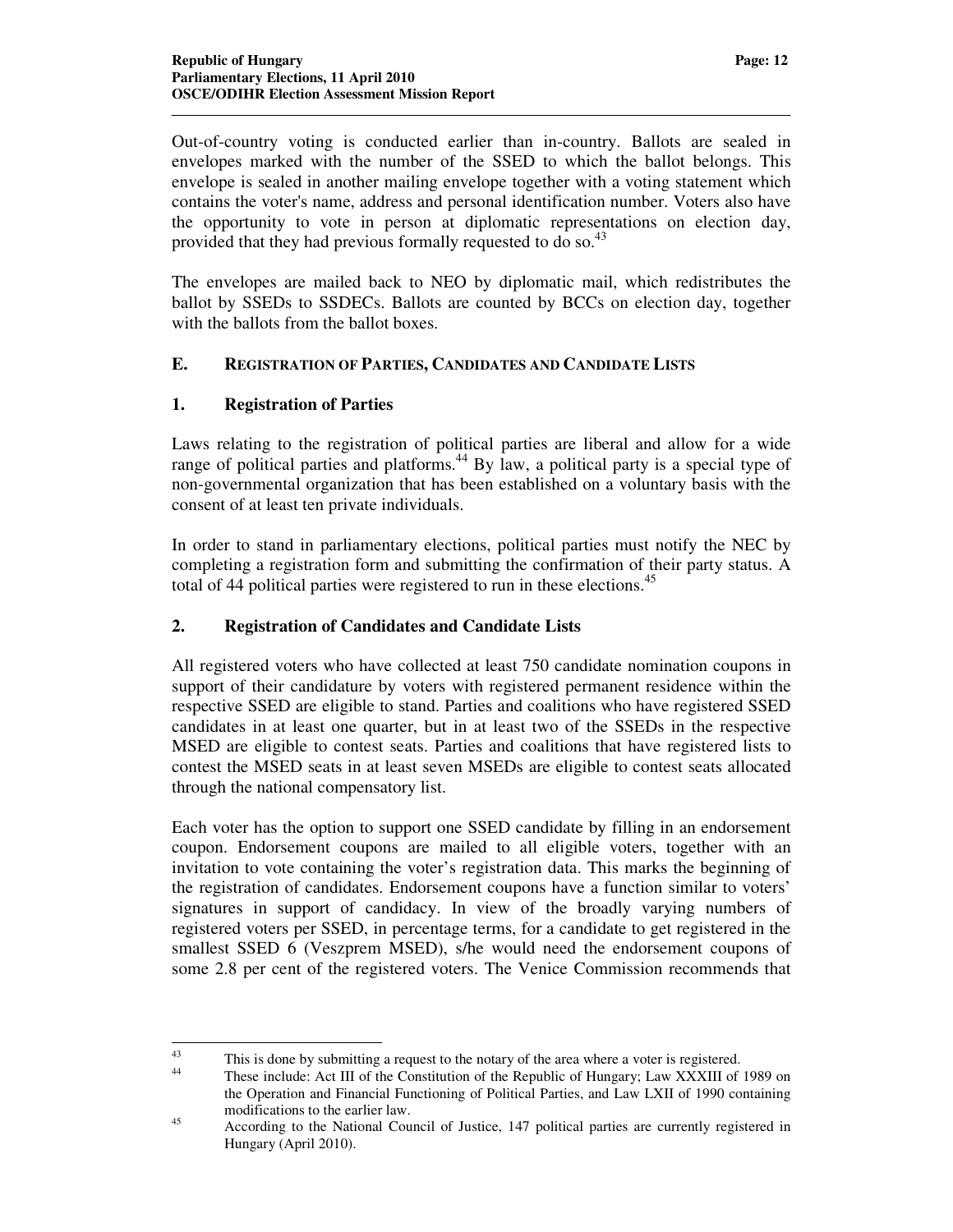the number of signatures collected in support of a candidate should not exceed one per cent of registered voters in an electoral district.<sup>46</sup>

*As endorsement coupons serve the same purpose as support signatures, consideration could be given to reducing the required number of endorsement coupons to one percent of the number of registered voters in the respective SSED in line with good electoral practice.* 

To support a particular candidate, the voter writes in the coupon their personal details (name, address, and personal identification number) and the details of the endorsed, and signs the coupon. It is then submitted to or collected by the respective candidate's representative. For the first time, endorsement coupon included security features motivated by a history of allegations of fraud and support-buying.<sup>47</sup> The SSDEO verified the coupons, by both shape and content. Verification aimed to establish whether the used coupons had all the required personal data included.<sup>48</sup> Some interlocutors asserted that coupons were also verified against the NEC guideline, which is not mandatory.<sup>49</sup> The reasons for invalidating coupons seemed to vary between  $SSDEOs.<sup>50</sup>$  SSDEOs checked the remaining valid coupons vis-à-vis the national registers for data accuracy and the possibility that voters had used multiple coupons. The results were presented to the SSDECs, which decided on registering the candidate or denying registration.

*Consideration could be given to introducing uniform procedures and criteria for the verification of coupons through mandatory regulations.* 

All political parties expressed concerns with regard to various aspects of the current nomination system. Criticisms referred to an unduly high number of coupons required per candidate, that the number of coupons did not reflect the relative size of the district, and that the coupons did not protect against possible abuse of voters' data. In addition, parties shared allegations of buying coupons from poor voters, trading coupons to smaller parties, collection of excessive numbers of coupons in order to limit the chances for other candidates, and openly collecting high numbers of coupons as a campaign tool. According to the Hungarian Police Service, as of 12 April, 27 cases with respect to 437 endorsement coupons were reported for investigation.<sup>51</sup>

<sup>46</sup> <sup>46</sup> See Chapter 1 "Universal Suffrage", Paragraph 1.3.ii, of the Venice Commission's Code of Good Practice in Electoral Matters.

<sup>47</sup> According to Heves LEO, in this county many endorsement coupons were printed without the perforation; when submitted by candidates they were considered invalid. According to NEO, 16 coupons state-wide were printed without perforation due to the nature of printing technology (the printing machine has to be re-set after every four million coupons and when starting the line again these 16 pieces were not removed). Nevertheless, these 16 coupons were considered valid after investigation of other security elements.

<sup>48</sup> Article 46.2 of Procedural Law.

 $^{49}$  NEC Guideline 1/2010.

<sup>50</sup> For example, although NEC informed the OSCE/ODIHR EAM that a coupon with two types of pen was not to be invalidated solely on this reason, some SSDEOs informed of the opposite.

<sup>&</sup>lt;sup>51</sup> The cases were related to buying of coupons (14 cases involving 296 coupons), filling on behalf of a deceased person (8 cases involving 43 coupons) and stealing from mailbox (5 cases involving 98 coupons).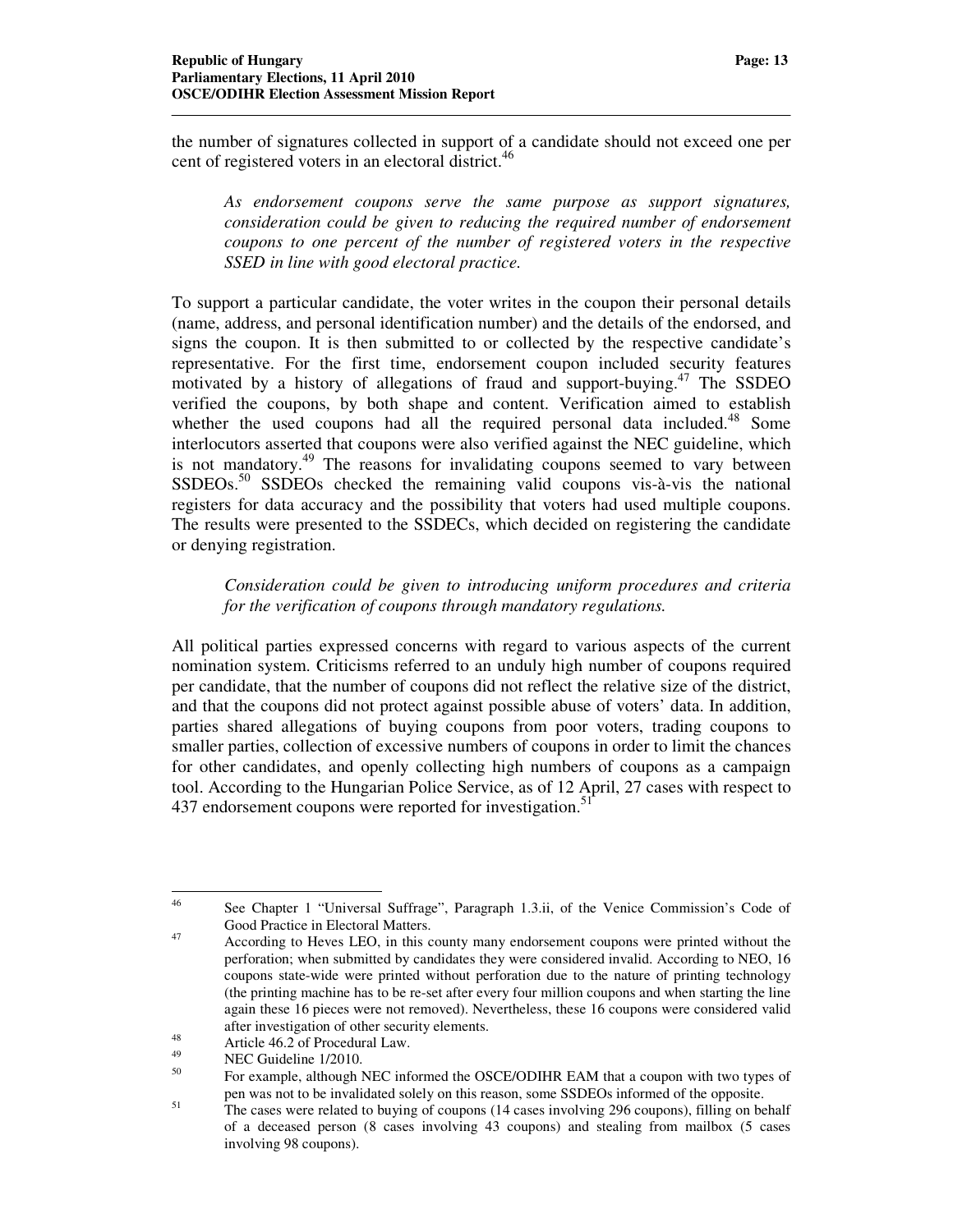In 2006, the NEC submitted two proposals to the parliament urging changes in the coupon system; a third one was submitted in 2009.<sup>52</sup> This was not followed by any legislative action. It would appear that despite undermined public confidence in the existing coupon system, there is general will to improve and keep the system.

By 22 March, the SSDECs registered 791 candidates from 19 parties and coalitions and 19 independent candidates. In addition, 10 parties registered a total of 2,181 candidates on 117 regional lists. Of these, three parties and one coalition registered lists in all 20 regions.<sup>53</sup> By 23 March, political parties and coalitions could apply for registration of national lists by submitting the multi-seat district registration certificates to the NEO. Five parties and one coalition<sup>54</sup> registered 989 candidates on their national lists.

#### **VII. THE ELECTION CAMPAIGN**

The election campaign began on 22 January when President László Sólyom announced the election. The campaign took place in a calm and open atmosphere that allowed for genuine political competition. The campaign was more visible in urban centres and the majority of interlocutors described the campaign as shorter, more subdued, and less antagonistic than in previous elections.

The campaign was driven by domestic issues such as the economic crisis and recovery plans, the performance and integrity of the MSZP government, the fight against corruption and, to a lesser extent, the Roma population. Campaign messages from all major parties tended to focus on national rather than on local issues. Non-parliamentary parties also paid considerable attention to the failure of mainstream politics and stressed the need for fundamental change in the political system. Several interlocutors voiced concerns over *Jobbik's* rhetoric, which they considered radical and inflammatory and the presence of the controversial 'New Hungarian Guard' at *Jobbik* campaign events.<sup>55</sup>

Parties and candidates could campaign freely and reported few restrictions in delivering their messages to voters. In general, candidates preferred to campaign in small-scale and direct ways such as street canvassing, small public meetings and door-to-door campaigning, rather than through large rallies or widespread paid advertisements. The collection of endorsement coupons was also widely perceived as an important

<sup>52</sup> See the NEC post-election reports to the Parliament. The report J/10579 on the 2009 elections to the European Parliament stated that "the NEC still upholds their previous 2006 recommendation for the legislature: the system of endorsement coupons should be either cancelled, or converted into a so-called deposit system, or into a system of recommendation sheets, which are technically and legally easier to countercheck".

<sup>53</sup> *Fidesz*-KDNP, *Jobbik*, LMP and MSZP.

<sup>54</sup> These were the coalition *Fidesz*-KDNP, MSZP, MDF, and three non-parliamentary parties including *Jobbik*, LMP and the Mária Seres led Civil Movement (*Civil Mozgalom*, CM).

<sup>55</sup> The *Magyar Gárda* was established by *Jobbik* leader Gabor Vona in August 2007; it aims to 'defend a physically, spiritually and intellectually defenceless Hungary'. It was dissolved by a court decision in December 2008 on the basis of violations of the protection of human rights, in particular those of the Roma and Jewish communities. The decision was upheld in July 2009 and later by the Supreme Court. Although the Guard was dissolved, its supporters continued to wear its uniform, causing much controversy. In July 2009, the organization was re-branded and registered as the 'New Hungarian Guard' (*Új Magyar Gárda*), a move that opponents claim is in contempt of previous court rulings. *Jobbik* confirmed to the OSCE/ODIHR EAM that members of the New Hungarian Guard were present at their rallies to ensure security.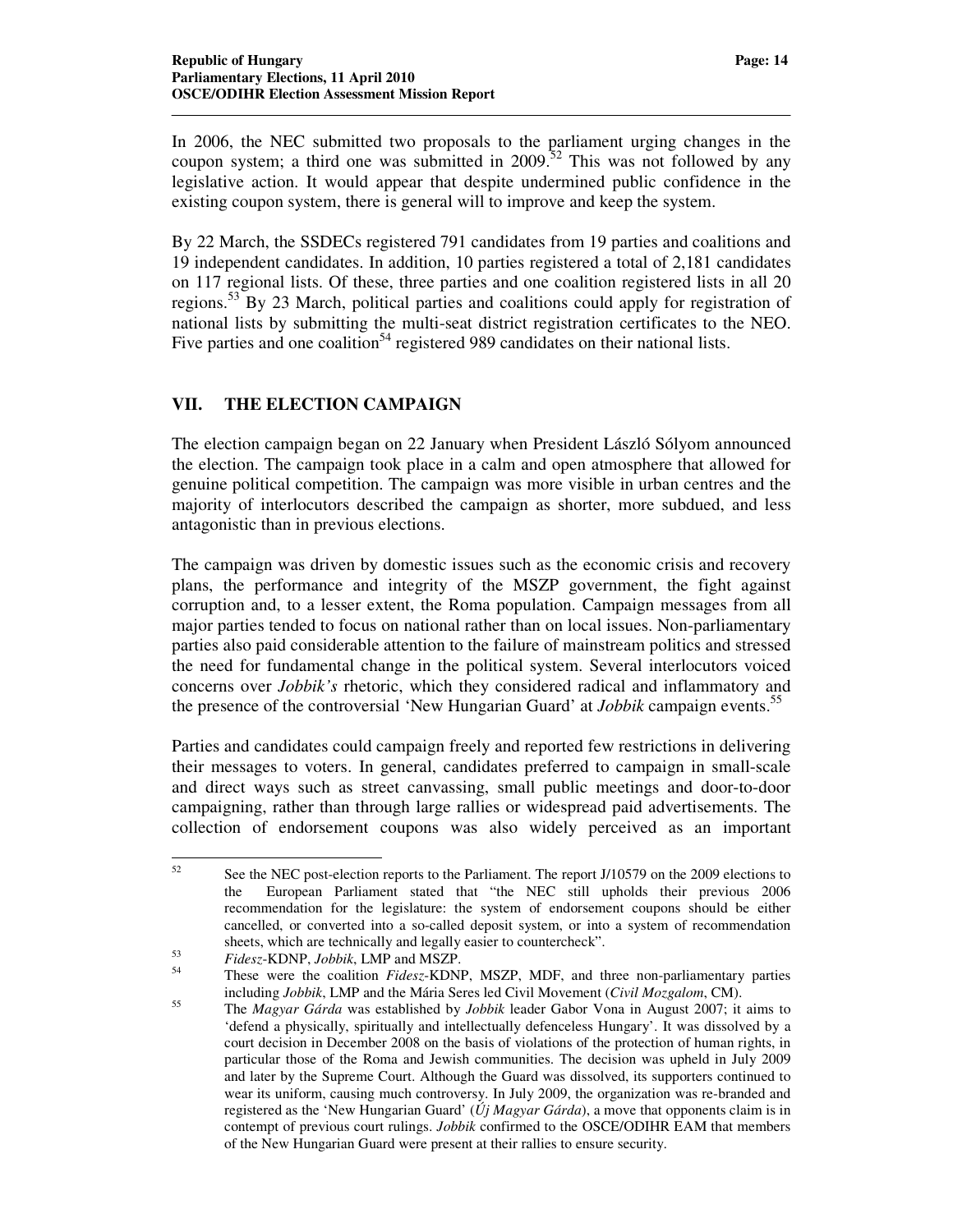campaigning tool and was viewed by several candidates as a key opportunity to meet voters and to discuss their platforms.

The Procedural Law contains a limited number of provisions regulating the election campaign. Political parties and candidates can freely produce and disseminate election materials. Posters cannot be posted on or inside buildings that are used by state and local government authorities, they should not cover other party/candidate posters and their removal should not cause any damage to the location that they were posted in.

The Procedural Law does not contain sanctions for violations of the regulations on the campaign and the campaign silence. Election committees can establish the fact and prohibit the perpetrator from further violations; however, there is no enforcement mechanism. A number of complaints on breaches of the campaign regulations were filed with election committees and several of them were found to be substantiated.

*To ensure that political actors abide by the law, consideration could be given to reviewing the provisions related to the election campaign so that the law clearly stipulates sanctions for breaches and enforcement mechanisms.* 

Internet campaigning, particularly through party websites, social networking sites and video-sharing sites, was also regarded as an increasingly relevant campaign medium. In contrast, there was a decline in the usual high number of debates that had been a standard feature of previous election campaigns in Hungary. Several parties expressed disappointment at the overall absence of debates, at both national and local level.

The OSCE/ODIHR EAM received few complaints on campaign violations. Several interlocutors identified the campaign silence period as problematic and the NEC received a number of complaints on this issue. Whereas the campaign silence prohibits "providing information in electronic or other form suitable for influencing voters' will", there was confusion amongst several parties as to whether mobilizing voters during this period qualified as campaigning. Several parties noted that 'getting-out-the-vote' through e-mails and telephone calls was common practice. The issue has become increasingly salient due to the increase of communication with voters through less measurable mediums such as the Internet or mobile telephones. These developments were compounded by the lack of legal means to sanction those who breached the campaign silence.

Further concerns with the campaign silence were raised as a result of a NEC decision to extend voting in polling stations that still had long queues of voters at the close of voting at 19:00. In these cases, there was some delay and confusion as to whether the campaign silence period was still in force and several media outlets and internet sources reported on exit polls and preliminary results while voting remained ongoing.<sup>56</sup>

*Consideration could be given to revising the campaign silence provisions to provide clearer criteria on what is not permitted during the campaign silence period in order to achieve a more uniform approach.*

56

<sup>56</sup> Procedural Law, Article 40.2 states that the campaign silence ends upon 'termination of voting'.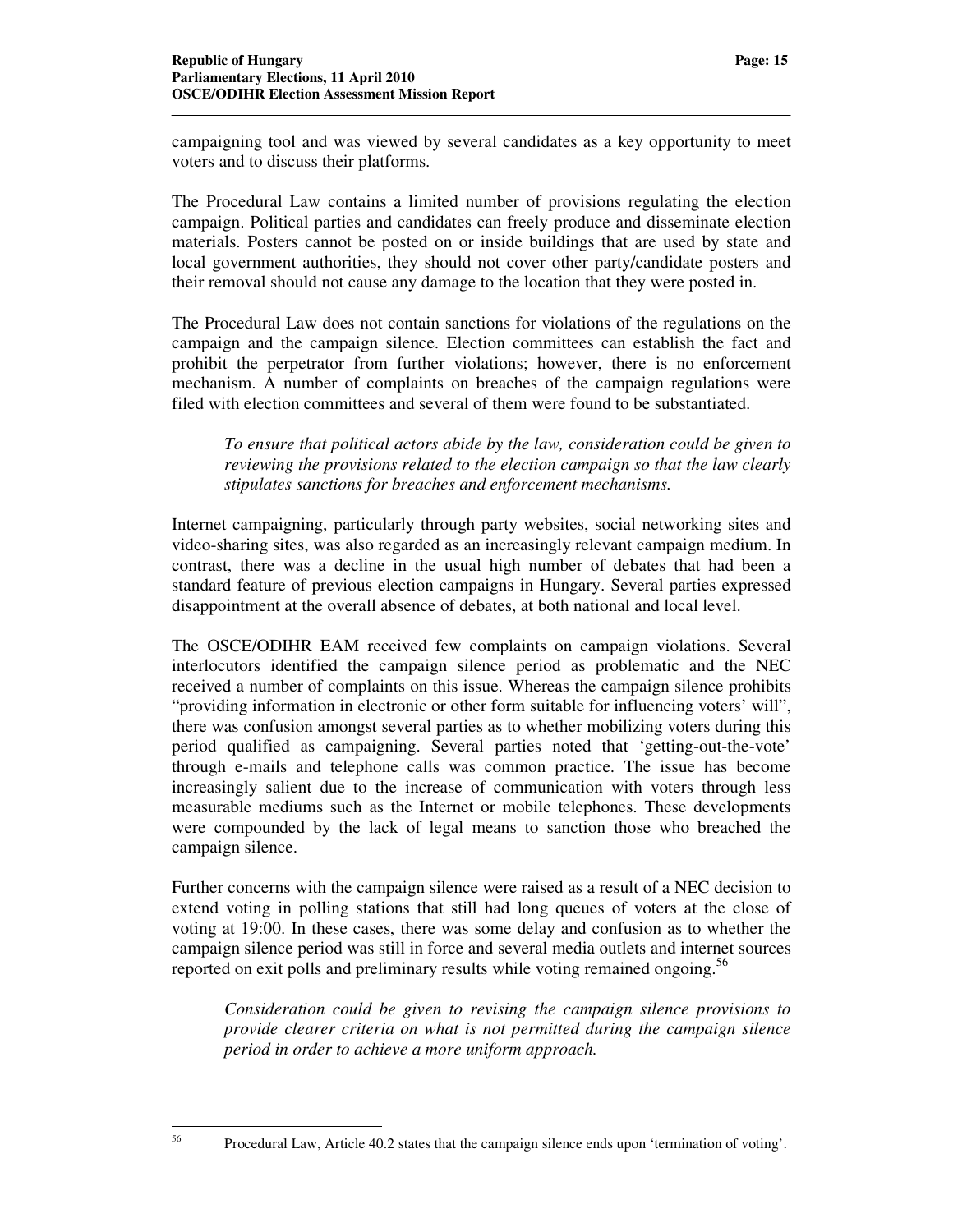#### **VIII. CAMPAIGN FINANCE**

The campaign finance system for parliamentary elections is governed by the 1989 Act XXXIII on the Operation and Financial Management of Political Parties as well as certain provisions of the Procedural Law. This framework does not provide for sound campaign finance regulation. The campaign finance system lacks fundamental elements of meaningful transparency and accountability. There is an emerging consensus that the present campaign finance system is inadequate and needs overhauling. Attempts to pass a new law on campaign financing after the 2006 elections failed, mainly because parties could not reach an agreement on the details of proposed changes and, therefore, the constitutionally required two-thirds majority could not be garnered in the parliament.

The Procedural Law sets a cap on campaign spending at HUF 1 million per candidate (some EUR 3,760). There is a general consensus that this limit is now unrealistically low. Further, the law does not define what constitutes campaign activities. Thus, there is no clear distinction between expenditures that should be considered campaign costs and those that are regular operational costs of political parties. OSCE/ODIHR EAM interlocutors stated that given this lack of clarity, political parties select expenditures that comply with the overall ceiling from their total budgets when reporting on campaign expenditures. This approach does not provide for meaningful accountability.

Each political party that gained more than one per cent of the vote in previous parliamentary elections is entitled to establish a foundation.<sup>57</sup> Interlocutors seemed to widely believe that in the absence of clear legal provisions, some political party campaign activities were partly financed and conducted through these foundations. This further undermines the accountability and transparency of campaign finances.

Further, the legal framework does not account for third party contributions, such as activities of non-governmental organizations, private individuals or companies (e.g., placing paid advertisements on behalf of or supporting a party / candidate). OSCE/ODIHR EAM interlocutors stated that this happens frequently due to a lack of appropriate regulation.

Transparency and accountability in campaign finances is further weakened by the lack of a legal requirement to include the name of the contributor in paid political advertising. Thus, neither the State Audit Office (SAO) that controls campaign finance, nor the media or civil society can independently verify the actual amounts spent.

*As a measure to increase transparency, consideration should be given that all paid advertisements should include the identity of payee.* 

Paid advertising on electronic media is generally believed to constitute the largest share of the election campaign spending. OSCE/ODIHR EAM interlocutors contended that there were no equal price conditions in the media for purchasing paid advertisements as there are no regulations for the discount policies applied by media for political parties.

57

<sup>57</sup> Act XLVII/2003 on the Foundations Helping the Scientific, Research and Educational Activities of the Parties. These foundations are intended for "the development of the culture, for the enhancement of their scientific, research and educational activities" and they qualify for a public subsidy.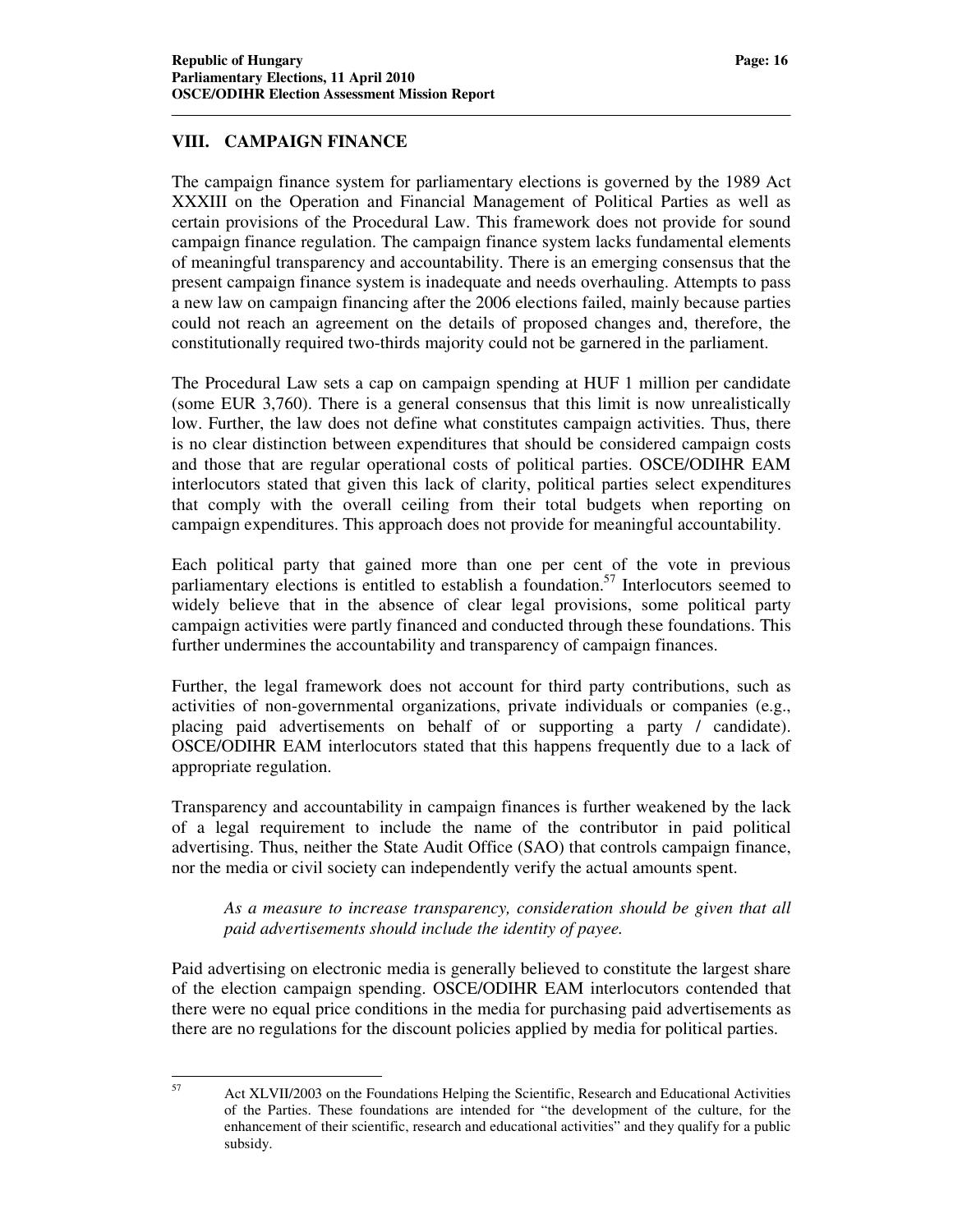*In line with good electoral practice, consideration could be given to applying identical prices for paid advertisements to all political parties in order to ensure equal opportunities.* 

Campaign finance disclosure requirements are limited to a provision that political parties publish "the amount, resource and method of utilization of state subsidies and other funds" in the Official Gazette 60 days after the election. In practice, the amounts reported by political parties include a few general categories and lump sums. This does not allow for an independent verification of the campaign expenditure levels.

The SAO is responsible for controlling party finance reports.<sup>58</sup> The Procedural Act stipulates that "the utilization of public and other funds spent [for] the elections will be examined by the State Audit Office".<sup>59</sup> The SAO explained to the OSCE/ODIHR EAM that its control of campaign finances is limited to checking the accuracy of figures on the political party campaign finance reports, comparing total expenditure with the limits permitted by law and checking invoices supporting these expenditures.

Due to the lack of appropriate authority and an absence of definition of what constitutes campaign spending, the SAO does not conduct an audit of all documents that might be related to campaign expenditures and does not carry out crosschecks with contracting parties, such as media, advertising agencies and others.<sup>60</sup>

*Campaign finance regulations could be strengthened to ensure transparency and accountability. Campaign expenses could be defined and ceilings revised. Detailed campaign income and expenditure reporting could be introduced. The authority of institutions controlling campaign finances could be clarified and strengthened including detailed and clear sanctioning mechanism.*

# **IX. MEDIA**

#### **A. MEDIA ENVIRONMENT**

The media environment in Hungary is open and pluralistic.

Citizens have over 300 TV and radio stations to choose from. The public broadcaster, Hungarian Television (MTV),<sup>61</sup> and private nationwide broadcasters, RTL Klub and TV 2, are the main television stations in the country. Competition among radio broadcasters is high. The public sector broadcaster *Magyar Rádió* broadcasts on three nationwide stations: *Kossuth*, *Pet*ő*fi*, and *Bartók*. Neo FM and *Klass* Radio are the two main commercial stations with national reach.

 $\overline{a}$ 

<sup>&</sup>lt;sup>58</sup><br>Article 5 of the Act XXXVIII of 1989 on the State Audit Office.

 $59$  Article 92.3.

These legal shortcomings have been repeatedly pointed out by the SAO. See for instance Summary of the Audit of the Accounts of Nominating Organizations and Independent Candidates using the 2006 General Election Funds (0718).

<sup>&</sup>lt;sup>61</sup> There are no licensing fees in Hungary. Radio and television are financed by the state budget. The state funds for MTV are determined annually and, in the broadcaster's opinion, it has been chronically under-financed for years.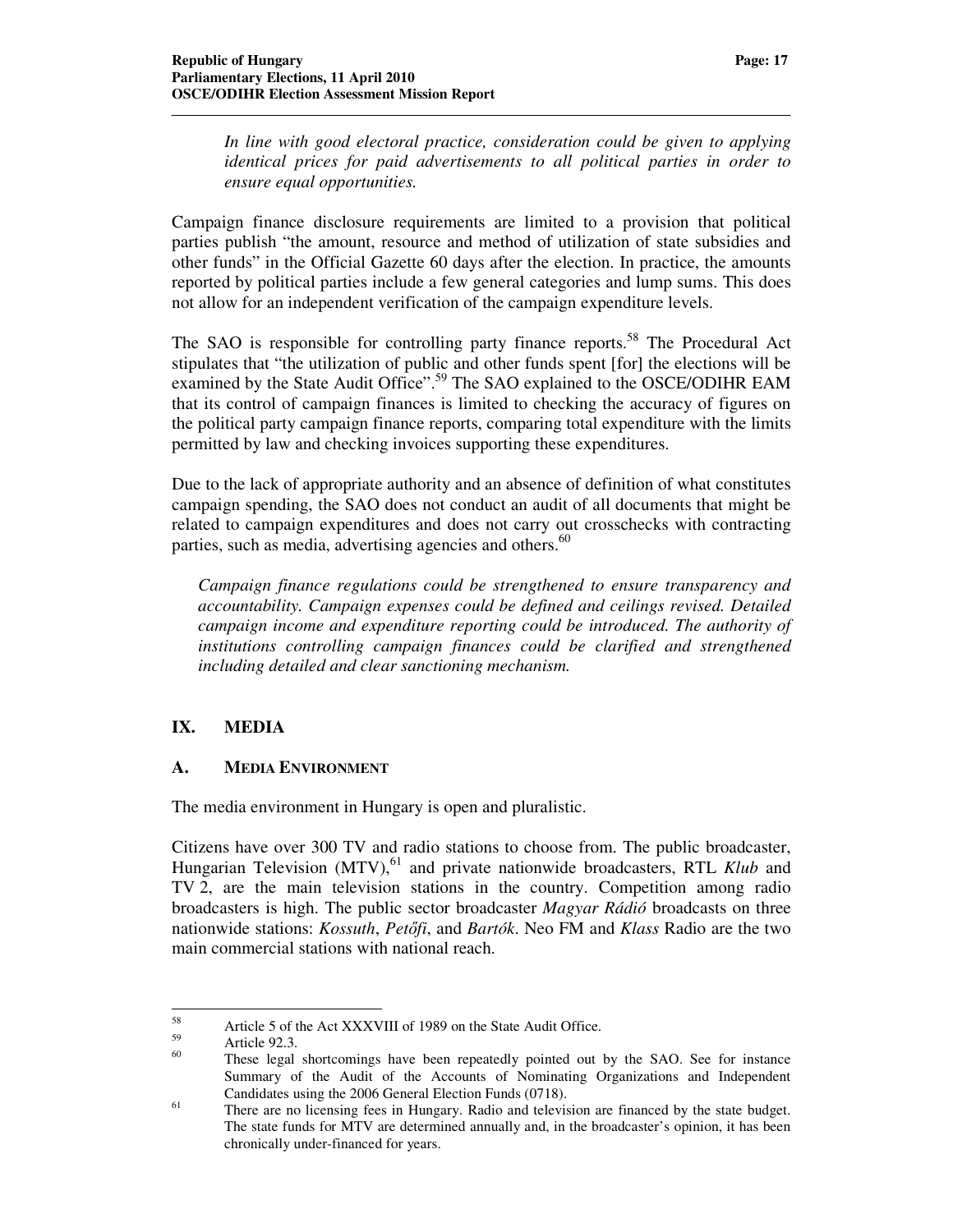A wide variety of print media are available with more than 40 daily newspapers, and more than 1,600 print publications. The most popular newspaper is *Népszabadság* with a daily circulation of 210,000, followed by *Magyar Nemzet* (circulation of about 110,000) and *Magyar Hírlap* (circulation of around 38,000). Within the print media, foreign private ownership characterizes the press.<sup>62</sup> Some media representatives stated that the media sphere has become increasingly stratified in recent years – with some media leaning towards one or the other side of the political spectrum.

Internet penetration has reached over  $59$  percent.<sup>63</sup> Social media such as Twitter, Facebook and its Hungarian sister-site *Iwiw* played a major role during this campaign for the first time.

#### **B. LEGAL FRAMEWORK FOR THE MEDIA**

The promotion of freedom of expression and diversity, combined with principles of independence, balance and objectivity govern the Hungarian media in general.<sup>64</sup> Article 61.1 of the Constitution gives everyone the right to freely express their opinions, as well as to access and distribute information of public interest. The Act I of 1996 on Radio and Television Broadcasting (hereinafter, the Media Law) does not address broadcasting during the election campaign period specifically.

The Procedural Law provides some additional guidance. It stipulates that all nominating organizations should be provided with free airtime. Article 40 establishes the period of the campaign to be from the "call for the election and to 00:00 hours of the day before election day." Article 44 stipulates that media may disseminate political advertisements for candidates and organizations nominating candidates on equal terms during the campaign period. The law also prohibits broadcasters from including opinions or analyses in political advertising.

The Media Law establishes an independent body, the National Radio and Television Commission (ORTT), to oversee radio and television broadcasters. Its members are nominated by parliamentary parties and elected by the parliament to a four-year term. ORTT's main tasks are to issue licenses, assign broadcast frequencies, monitor media compliance with the media law, and resolve media complaints. During an election campaign, however, all complaints are sent to the NEC.<sup>65</sup> ORTT issued voluntary recommendations for broadcast media during the campaign with the aim of facilitating equal opportunities and balanced broadcasting. Advertising is to be provided to each political power on an equitable basis.

<sup>62</sup> <sup>62</sup> For example, the Swiss publisher *Ringier* owns the most popular tabloid paper *Blikk*, 49 per cent of the biggest national quality newspaper *Népszabadság*, the highest-selling sports paper *Nemzeti Sport*, and various magazines.

<sup>&</sup>lt;sup>63</sup> According to http://www.internetworldstats.com; user growth between 2000-2009 was 721 per cent.

<sup>&</sup>lt;sup>64</sup> Act I of 1996 Law on Broadcasting prohibits a broadcaster from serving the interests of any party or political movement. Likewise, it prohibits any party commissioning advertising on the station from interfering in the broadcaster's responsibilities or freedoms. Parties are prohibited from sponsoring any kind of programming. The law protects broadcasters from responsibility for the content of advertisements and limits the length of advertisements to two minutes.

<sup>&</sup>lt;sup>65</sup> As provided for by the Standing Procedures of the ORTT Complaints Committee.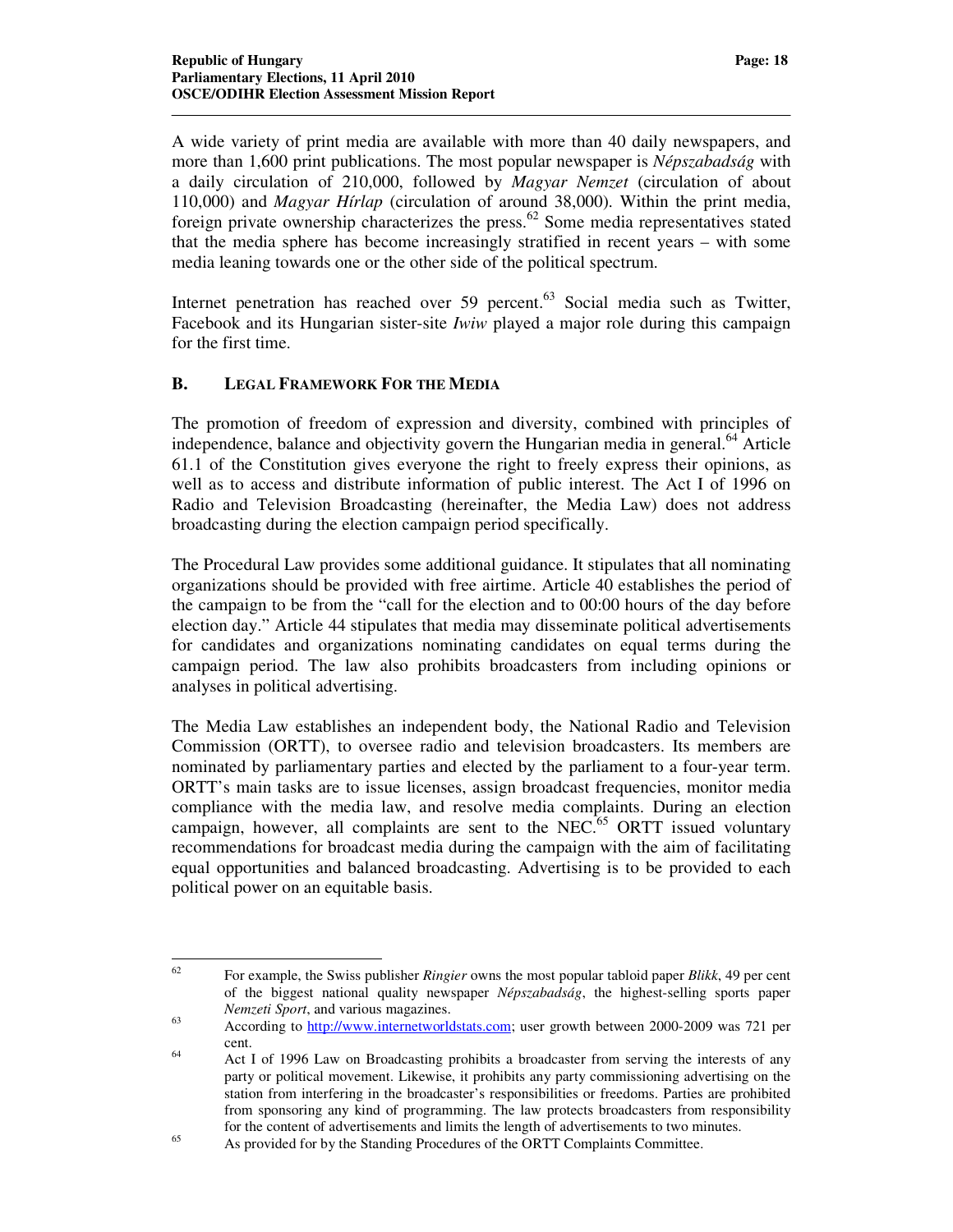*ORTT could consider introducing a Code of Ethics for all broadcasters with a chapter on election conduct for both public and private outlets. The media law should then be amended accordingly.* 

#### **C. MEDIA COVERAGE OF THE ELECTIONS**

During these elections, the use of traditional media by contestants was generally low. The Internet, however, played a major role. Parties and candidates resorted to social networking sites such as Facebook and *Iwiw* to reach a wider audience at lower cost.

Public media applied a much stricter standard than private media both regarding free airtime and paid advertising. MTV allocated two slots of free airtime to the six nominating organizations that registered their national lists and gave them significant discounts for paid advertising.

By contrast, private media produced Codes of Ethics that tended to incorporate ORTT's recommendations and shared them with the nominating organizations prior to the campaign. Most private media developed a format to cover a limited number of events per party, in accordance with parties' choices. Paid advertising was provided on a 'first come, first serve' basis, in line with advertising ceilings.<sup>66</sup>

# **X. COMPLAINTS AND APPEALS**

Under the legal framework, legal remedy is granted to all interested parties and to individual voters at every stage of the election process. It foresees the resolution of first and second instance election disputes by election committees. Complaints can be filed against breaches of legal provisions or of basic principles. Election committees' second instance decisions and all decisions of the NEC can be challenged to court. The courts' decisions are final.

Regarding the appeals process, this is the only instance where an element of hierarchy exists among various committees. BCC decisions can be appealed to the SSDEC if they exclusively concern SSED elections or both single and multi-seat districts. BCC decisions pertaining only to MSEDs can be appealed to MSDEC. SSDEC decisions can be appealed to MSDECs, while those decisions can, in turn, be appealed to the NEC. The deadline for filing and adjudicating complaints and appeals is three days. The deadline for challenging election results is one day.

The Procedural Law does not contain any regulations on decision making in case of an even number of committee members. The OSCE/ODIHR EAM was informed that this lacuna did not create any stalemates and that in practice when dissent arose, committees tried to reach consensus through discussion.

<sup>66</sup> <sup>66</sup> Commercial media have no legal obligation to place contestants' political advertisements either on a free or commercial basis, and it is up to the broadcaster to determine whether paid political advertising will be accepted. Although limited free airtime is provided on public television, most parties invested in paid airtime. Among the three most popular television stations, TV 2 decided not to accept paid political advertising, while MTV 1 and RTL *Klub* broadcast paid political advertising regularly.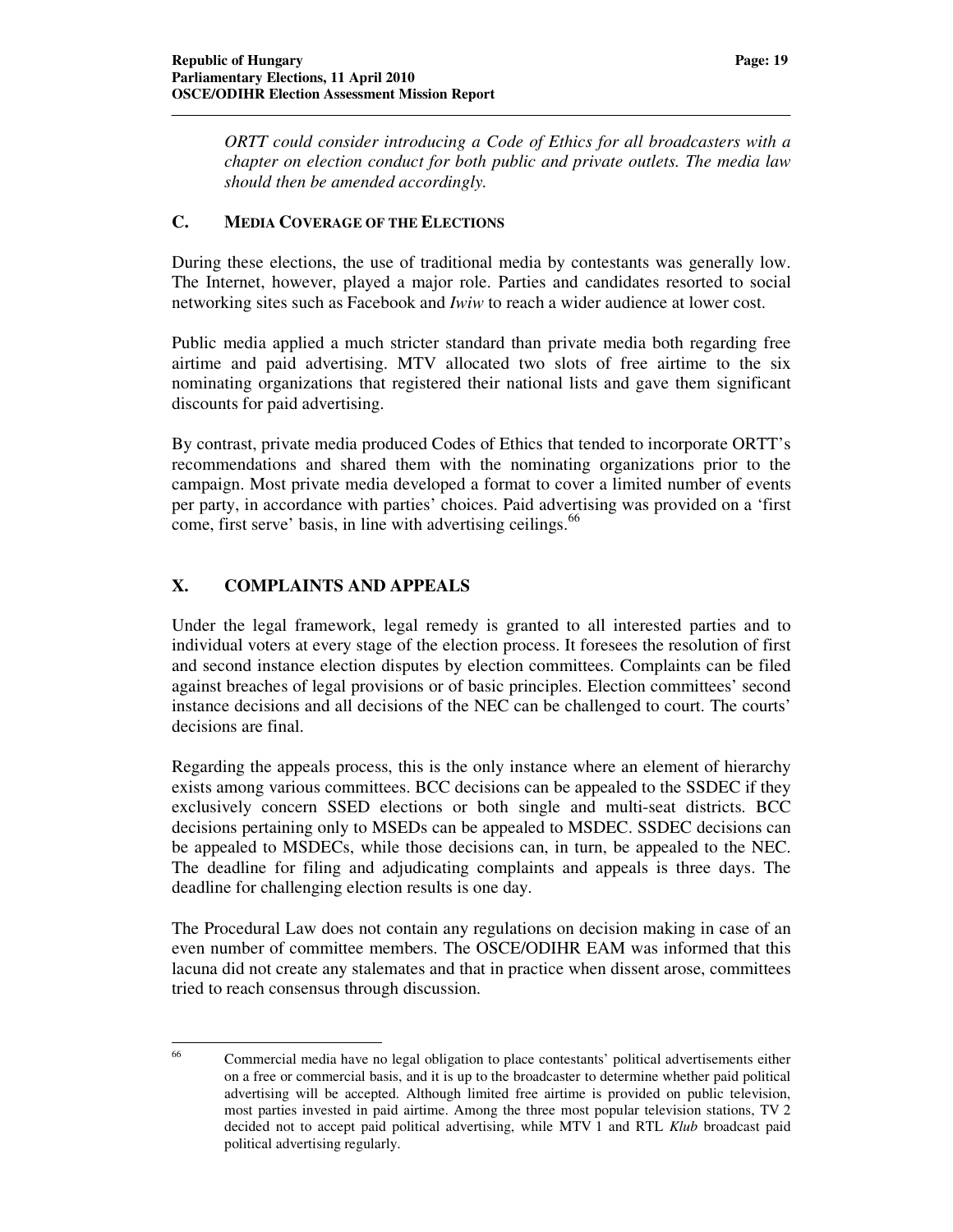The vast majority of complaints filed with election administration by political parties and individual voters pertained to breaches of election campaign regulations including campaign silence.<sup>67</sup> Several complaints were upheld; however in the absence of sanctions, compliance with the relevant decisions depended on the good will of political parties and media outlets found in breach of the relevant provisions. In one case, the NEC rejected a complaint claiming that *Jobbik* candidates were wearing the uniform of the outlawed Hungarian Guard in posters displayed nationwide and at the party's website due to lack of evidence and given the fact that the complainant omitted to mention the date of the alleged violation.

*Consideration could be given to introducing proportionate sanctions and effective enforcement mechanisms for breaches of election campaign regulations.* 

In the post-election period few complaints were lodged with the NEC by individual voters requesting the annulment of results in those polling stations where voting was prolonged and the cancellation of national results. They were all dismissed by the NEC due to lack of competence and lack of legal basis.

#### **XI. ELECTION OBSERVATION**

The Procedural Law only permits the media to observe the elections inside polling stations. There is no legal provision for international and domestic observers, being party agents or observers from civic organizations.<sup>68</sup> However, as in previous elections, the NEO issued a special measure that allowed for the accreditation of international observers specifically for the 2010 parliamentary elections.<sup>69</sup> The OSCE/ODIHR EAM enjoyed the co-operation of officials at all levels. There appears to be little interest amongst domestic groups to conduct election observation, which may be attributed to the widespread public confidence in the electoral process.

*The principle of providing access of international and domestic observers to all stages of the electoral process should be enshrined in law to bring it in line with paragraph 8 of the 1990 OSCE Copenhagen Document.<sup>70</sup>*

<sup>67</sup> Election committees do not have any investigative powers; they are called to decide upon complaints based solely on the evidence provided by the complainant.

<sup>&</sup>lt;sup>68</sup> Article 7 (a) of the Procedural Law, however, does provide for party/candidate observers in foreign representations where voting takes place.

<sup>&</sup>lt;sup>69</sup> Measure No. 6./2010. (III.17.) of the Head of the NEO on the Participation of International Observers in the Elections to the Members of Parliament set for 11 and 25 April 2010.

 $70$  Paragraph 8 of the 1990 OSCE Copenhagen Document reads: "The participating States consider that the presence of observers, both foreign and domestic, can enhance the electoral process for States in which elections are taking place. They therefore invite observers from any other CSCE participating States and any appropriate private institutions and organizations who may wish to do so to observe the course of their national election proceedings, to the extent permitted by law."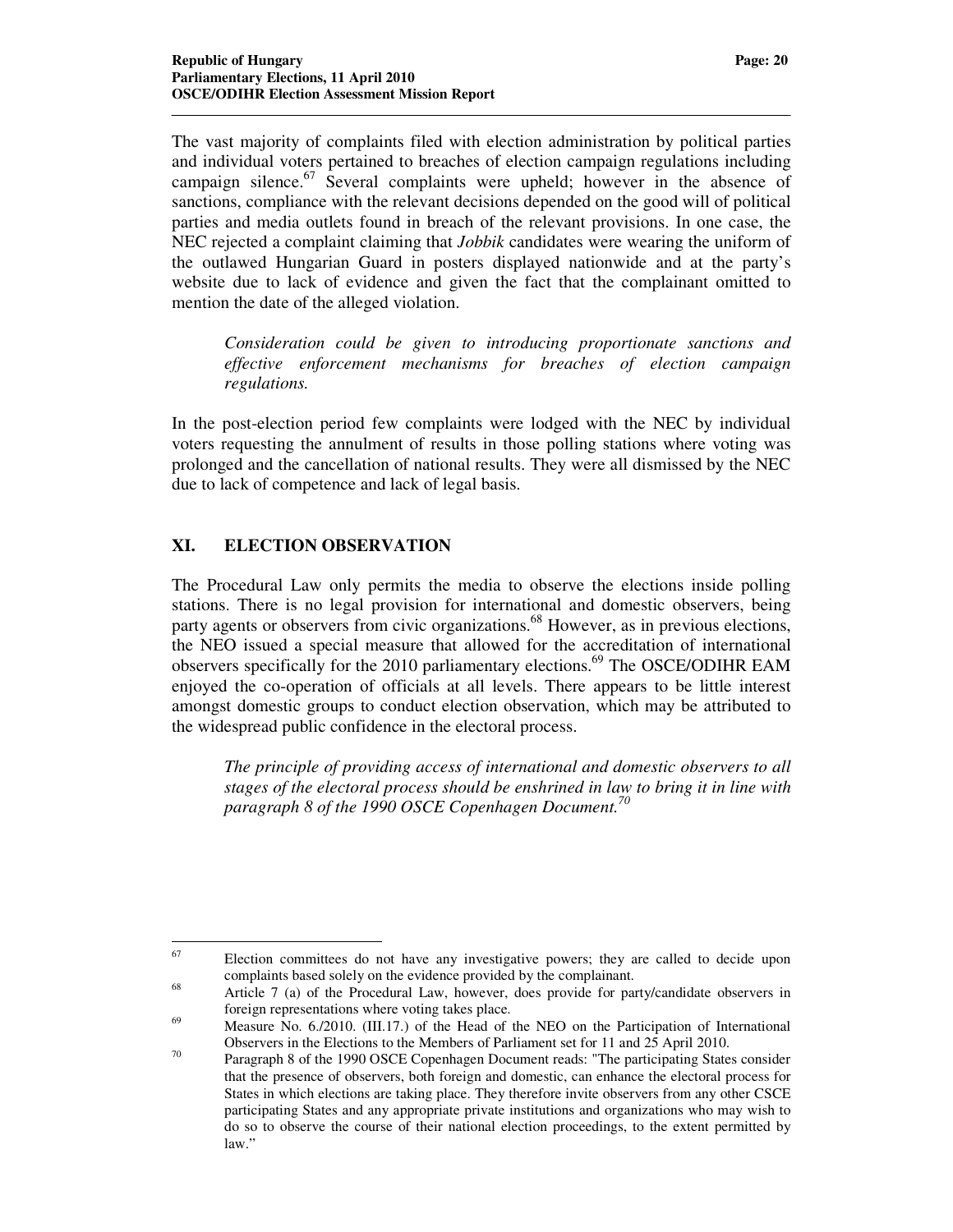#### **XII. PARTICIPATION OF MINORITIES**

Some 13 groups are defined as minorities in Hungary.<sup>71</sup> Among them, Roma are the largest minority population, generally estimated between 450,000 and 700,000.<sup>72</sup> Other minorities are significantly smaller. The legal framework guarantees full and equal human and civil rights for minorities, including collective participation in public life and the right to be represented in the parliament.<sup>73</sup> The Constitution stipulates that necessary legislation be enacted to ensure minority representation.

Notwithstanding Constitutional Court Decisions 35/1992 and 24/1994, such legislation has not been enacted to date. The outgoing parliament passed a resolution in February 2010 setting an end-2012 deadline for the government to present a draft bill on the parliamentary representation of minorities.<sup>74</sup>

*Efforts should be made to increase the representation of minorities in political life by enacting the necessary legislation in line with the decision of the Constitutional Court.* 

While most of Hungary's minorities have been integrated into mainstream public life, Roma remain underrepresented in the parliament. Three deputies in the outgoing parliament identified themselves as Roma and the new parliament will have four Roma MPs, one from the regional LMP list and three from the *Fidesz*-KDNP regional and national lists. In the 11 April elections, there were some 16 Roma candidates standing for office, with 4 of them in top positions.<sup>75</sup>

 $71\,$ <sup>71</sup> The 1993 Act LXXVII on the Rights of National and Ethnic Minorities (the Minority Act) contains a list of those groups: Bulgarian, Roma, Greek, Croatian, Polish, German, Armenian, Romanian, Ruthenian, Serbian, Slovak, Slovenian and Ukrainian. The Act also defines the criteria for "becoming a minority".

<sup>&</sup>lt;sup>72</sup> Estimates are based on different sources:, state authorities, parliament, international organizations and Roma organizations (e.g., Council of Europe Roma and Travellers Division refers to an average estimate of 700,000 or 6.93 per cent of the population), and researchers. The 2001 census established the number of Roma at 190,000.

<sup>73</sup> The Constitution, Articles 8, 68, 70/A, The Minority Act, Articles 3,9, 20. The Act CXXV of 2003 on Equal Treatment and Promotion of Equal Opportunities, Article 8. Hungary has ratified the Council of Europe Framework Convention for Protection of National Minorities as well as the Charter for Regional or Minority Languages and is party to all most important international treaties regulating minority rights.

<sup>74</sup> Resolution 20/2010. (II. 26.) stipulates that said legislation should enter into force so that it guarantees the representation of minorities in the expected 2014 Parliamentary elections. However the resolution is not legally binding. The Public Law Working Group, established by the State Secretariat for Minority and National Policy (SSMNP) is entrusted to formulate the details of the concept in order to draft legislation. As indicated by the SSMNP, the two key issues remaining to be addressed were the registration of minority voters and the number of seats to be allocated to each minority. While mandatory ethnically marked voter registration may run contrary to international standards, there are various techniques to promote national minority representation, some of which have been described in the OSCE/ODIHR "Guidelines to Assist National Minorities Participation in the Electoral Process" available at www.osce.org/publications/odihr/2001/01/12347\_129\_en.pdf.

<sup>&</sup>lt;sup>75</sup> Information according to the Roma Press Centre, a Budapest based NGO news agency, aiming to provide accurate reporting of Roma-oriented news stories and increase the public awareness of issues and problems of the Roma community, http://www.romapage.hu.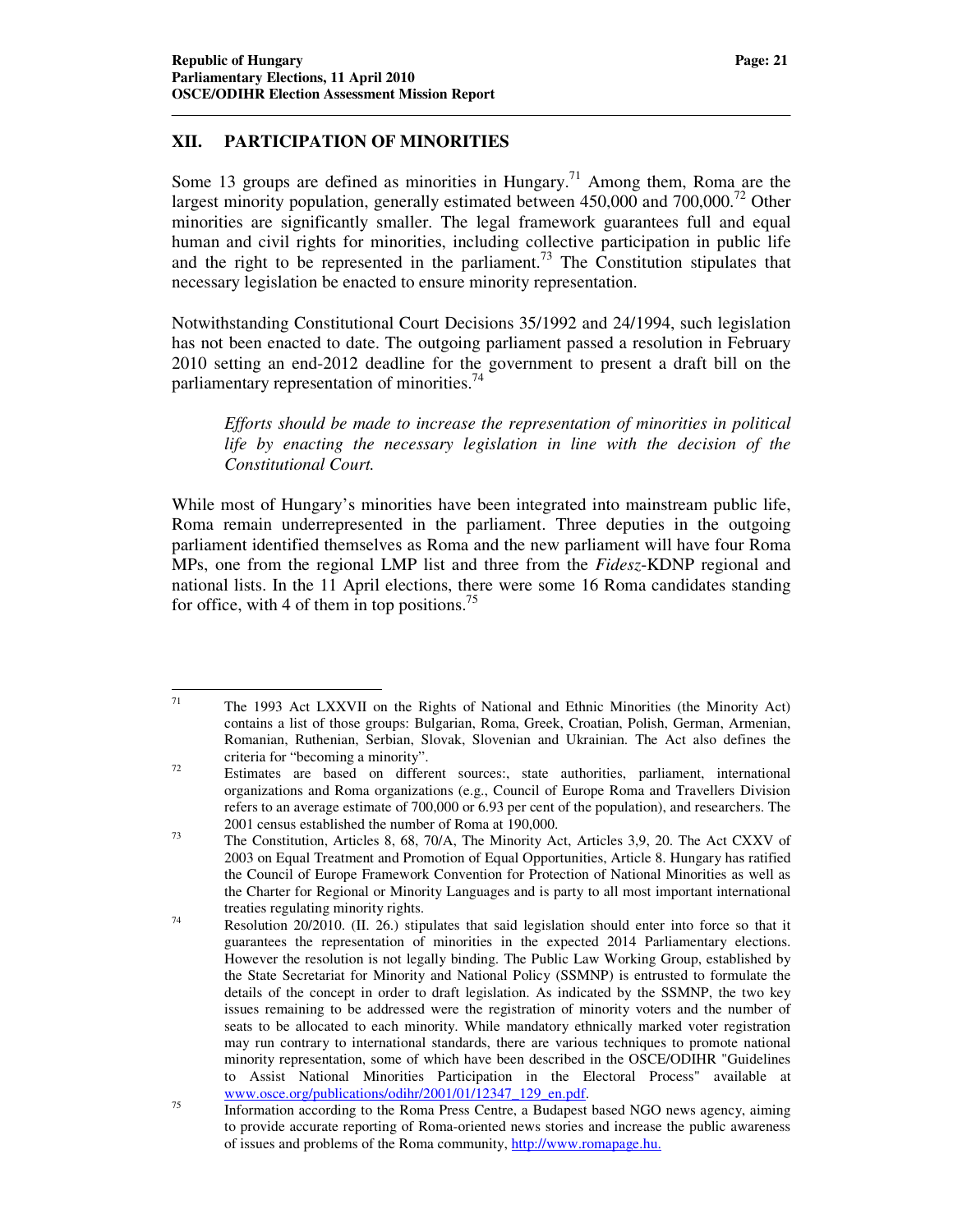Various OSCE/ODIHR EAM interlocutors raised concerns that undue influence on Roma voters remains a wide-spread practice due to their social vulnerability.<sup>76</sup> According to Roma interlocutors, campaign activities in Roma communities were limited. Some parties chose not to engage on Roma issues during these elections.

*A large-scale civic education program could be conducted among Roma communities, to be developed and implemented in co-operation with relevant Roma organizations/minority self-governments. Targeted activities for young Roma voters could be envisaged.*

Regrettably, *Jobbik* utilized populist, intolerant and nationalistic rhetoric against Roma during the campaign.<sup>77</sup> The term "gypsy-crime", utilized by the party to describe certain type of crimes, implies that certain types of criminality can be attributed to ethnic origin, thus strengthening negative stereotypes. This inflammatory language is contrary to OSCE commitments and other international standards.<sup>78</sup>

#### **XIII. PARTICIPATION OF WOMEN**

The Constitution guarantees gender equality; other important laws include the 1982 Law-decree 10 that promulgated the CEDAW convention as part of domestic law. Further, the Governmental Resolution and the National Strategy for the Promotion of Gender Equality, Guidelines and Objectives 2010-2021, addresses the lack of gender proportionality in political decision-making.<sup>79</sup> Two draft bills on gender quotas were put before the previous parliament, but both were rejected.<sup>80</sup>

Women remain underrepresented in parliament and the number of female deputies has decreased since 2006 from 43 (11.1 per cent) to 35 (9.1 per cent).<sup>81</sup> Under the electoral system, the responsibility for advancing women in politics lies primarily with political parties. Of the four parties entering parliament, 17.3 per cent of the list candidates were women; the *Jobbik* party had the lowest percentage (8.6 per cent), whereas the LMP had the highest  $(27.6 \text{ per cent})$ .<sup>82</sup>

Due to intersecting disadvantages, the situation of minority women is often more difficult compared to the general majority population. At the European level, Roma women are represented by one Hungarian Member of the European Parliament. At the national level, there will be one Roma woman in the parliament.

<sup>76</sup> These include buying or trading of endorsement coupons or votes, threats of loosing temporary jobs or social benefits, or misleading (functionally) illiterate voters.

<sup>&</sup>lt;sup>77</sup> Also representatives of the Hungarian Jewish community have raised public concerns on the anti-Israel and anti-Jewish discourse by *Jobbik*, disguised in code words and references.

<sup>78</sup> This is in violation of principles enshrined in the Copenhagen Document, the Framework Convention for the Protection of National Minorities (FCNM) and the International Convention on the Elimination of All Forms of Racial Discrimination. These documents encourage a spirit of tolerance and intercultural dialog, of promoting understanding and tolerance, and combating prejudices that lead to racial discrimination.

 $^{79}$  Government Resolution No. 1004/2010 (I. 21.)

SZDSZ MPs initiated two drafts on 15-16 May 2007, and both were rejected on 26 November 2007.

 $Fidesz - 22$  women, MSZP – 5 women, LMP – 5 women and *Jobbik* – 3 women.

 $MSZP - 20.7$  per cent, Fidesz – 12.1 per cent. The first female candidate on MSZP national list was 2nd place, on LMP list 3rd place, on Fidesz list 4th place and on *Jobbik*'s list 11th place.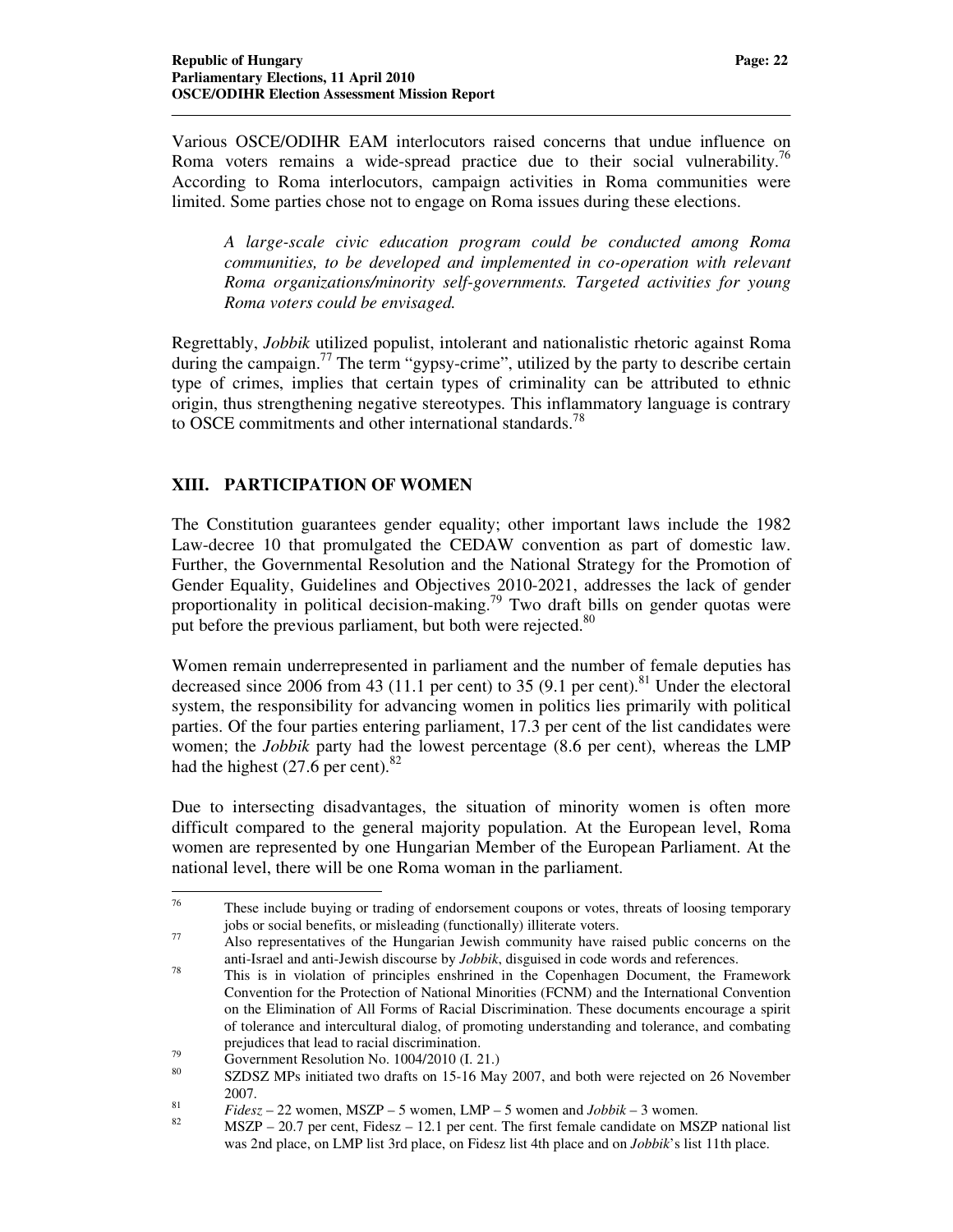*More effective measures could be considered to ensure the wider representation of women in parliament. Such measures could include guidelines for political parties to ensure that women are equally represented on party lists and placed in positions to be elected.* 

#### **XIV. VOTING**

In line with standard practice, the OSCE/ODIHR EAM did not observe election day proceedings in a systematic or comprehensive manner. EAM members visited some polling stations in Budapest, Baranya, Borsod-Abaúj-Zemplén, Csongrád, Békés, Bács-Kiskun, Győr-Moson-Sopron and Veszprém. The OSCE/ODIHR EAM was granted full access to observe all election-related proceedings, without any problems or hindrance.

Voting was conducted at 10,838 polling stations across Hungary.<sup>83</sup> In the polling stations visited, voting took place in a transparent, smooth and professional manner, with political party and candidate representatives expressing confidence in the process and in the work of committees. Women and youth seemed well-represented. One LEO member was delegated to each BCC to take minutes on voting and counting operations.<sup>84</sup> The main issue was queues of voters at polling stations that included voters with  $AVCs$ <sup>85</sup>. This delayed the close of some polling stations until after 19:00.

Voters have to produce a picture ID to the BCC in order to be allowed to vote. A BCC member crossed them off the VL. In the AVC polling stations, BCCs also have to enter the voters into an additional list.

*The procedures for voting with AVC could be simplified. Consideration could be given to have more than just one AVC polling station per SSED and not having BCCs manually enter the AVC voters on an additional voter list.*

Once a voter is identified on the voter list, s/he is issued two ballots, pre-stamped by the BCC; one for the SSED and one for the MSED.<sup>86</sup>

In polling stations visited, the secrecy of the vote was a concern for the main reasons: (1) Mission members could easily observe voters' choices in several polling stations

<sup>83</sup> <sup>83</sup> Out-of country voters had the opportunity to cast their ballots one week earlier or at diplomatic representations on election day.

<sup>&</sup>lt;sup>84</sup> Article 35.2 of the Procedural Law and article 7.1 of Decree No. 35/2009 of the Minister for Local Governance on the enforcement of the Act C of 1997 on the Electoral Procedure of the Election of the Members of Parliament.

<sup>&</sup>lt;sup>85</sup> Article 10.1 of the Procedural Law provides that each polling station should include between 600 and 1,200 registered voters. Article 10.2 of the same law provides that one polling station in each SSED is chosen at random to handle votes by AVC. This sometimes doubled the number of voters in such polling station.

<sup>&</sup>lt;sup>86</sup> Article 96 of Procedural law provides that the SSED ballot contains the candidates' names in alphabetic order, distinguishing marks and the names of the nominating organisation, or the fact of independent nomination. The MSED ballot contains the name of nominating organisations in the order drawn by the election committee, the names of the first five candidates form each party or coalition and indications of any joint lists.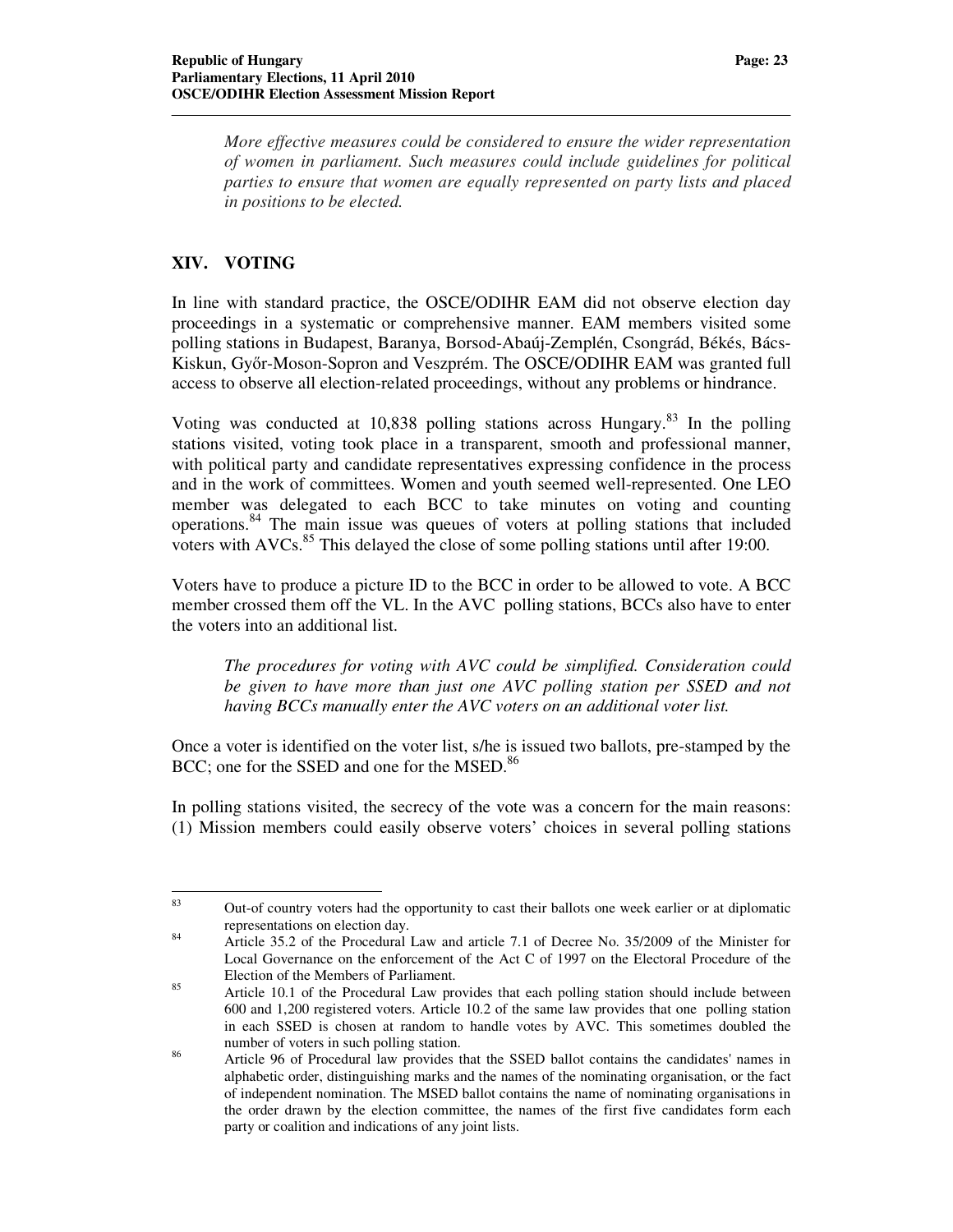visited, as voters have the option not to use the polling booths; $^{87}$  (2) in some polling stations visited, the BCCs did not always provide voters with ballot envelopes.<sup>88</sup>

*The practice of not systematically providing voters with envelopes contradicts the current legal provisions for polling procedures, may undermine the secrecy of the vote, and could challenge the validity of otherwise legitimate votes. Consideration could be given to either remove this provision (so long as there are other mechanisms established to guarantee the secrecy of the vote) or to strictly and consistently implement this provision by providing additional training to BCC members.* 

Due to extended voting at AVC polling stations<sup>89</sup>, at 19:15 the NEC announced an extension to the campaign silence. Several television stations, however, had already announced exit poll results by that point. $90$  Parties generally respected the NEC's request, as did most media outlets.<sup>91</sup> The NEO also withheld preliminary results until the NEC decided that preliminary results were of a higher public interest than the silence. Some political contestants criticized the NEC for deciding on the extension only at 19:15, while others claimed that the NEC did not have a mandate to do so. Other interlocutors criticized the election administration for not reacting promptly to remedy the queues. Notwithstanding these concerns, no party questioned the election results.

*Based on NEO requests, the NEC could generally be granted the authority to issue binding operational instructions to election committees and offices, which would ensure uniform application of the law.* 

#### **A. COUNTING AND TABULATION**

 $\overline{a}$ 

The counting in polling stations visited was swift and efficient, with ballots counted separately for each election as required by law. The number of votes was determined by comparing the ballots from the ballot box to the number of voter signatures on voters list. In case of discrepancy, the first number prevailed. Out-of-country ballots were mixed with the ballots from the ballot boxes. Envelopes were opened and ballots were counted jointly by BCC members, at least twice. Ballots were bundled and sealed separately by candidate.

After counting the ballots, the BCC completed two sets of polling station minutes, one for each election, in two copies. Additional copies were provided to candidate representatives, upon request. The minutes' keeper also prepared one data sheet with the results, which was passed to the LEO for transmission of preliminary results to the NEO.

<sup>87</sup> Article 68.1 of Procedural Law states that voters are not required to use polling booths.

<sup>88</sup> Article 70.1 of Procedural Law provides that "voters shall put the ballot-paper into an envelope, and, in the presence of the BCC, cast it into the ballot-box".

<sup>&</sup>lt;sup>89</sup> The media started reporting long queues in front of AVC polling stations at 15:00. At 17:00, the NEC issued a guideline stating that all voters present or in front of the polling stations at 19:00 would have the right to vote. One additional LEO representative was deployed to each AVC polling station.

<sup>90</sup> *Duna* TV, *Századvég* (18:55) and MTV, *Szonda Ipsos* (18:58).

<sup>91</sup> Outlets not respecting this guideline included *Néz*ő*pont*, *Medián*, *Századvég*.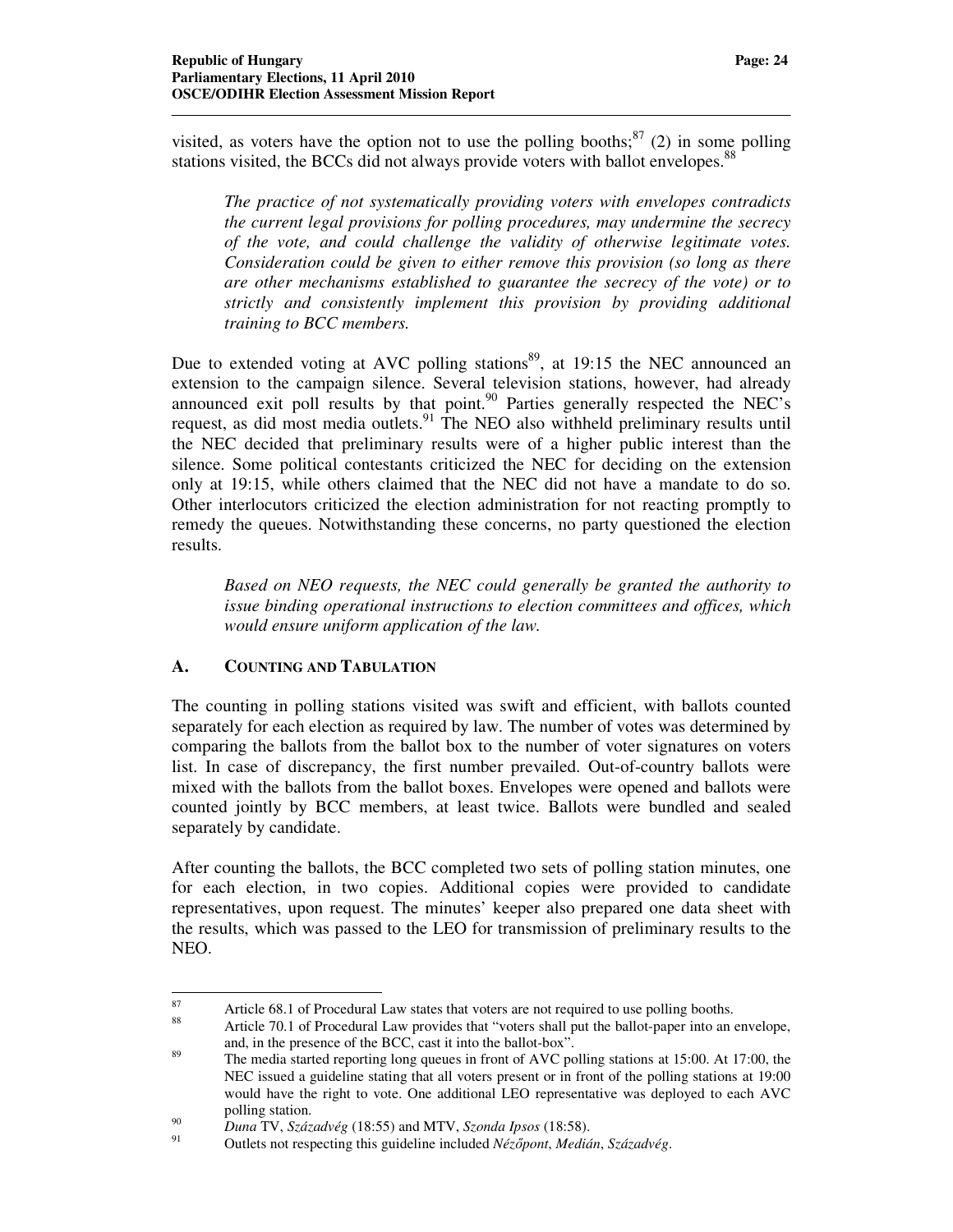All election materials were then immediately transported to the LEO. The two copies of the BCC minutes were sent to the SSDEC and MSDEC, respectively. One copy of each remained at the relevant election office for three days for public scrutiny. Ballots were secured by the LEO for 90 days, after which they would be destroyed together with all other election materials, except the minutes that would be archived.

After the close of polls, the NEO published the preliminary results on its website, based on telephone or e-mail information from LEOs. The law does not specifically require the NEO to publish disaggregated results by polling stations. However, both preliminary and final results from all polling stations were uploaded onto the NEO website the day after the election.

The results indicated that 5,172,222 out of 8,034,394 voters, some 64.38 per cent, turned out to vote. The elections in all SSEDs and MSEDs were valid. In 119 SSEDs, the elections were conclusive and 57 SSEDs went to a second round.<sup>92</sup> While the marking of ballots is strictly regulated, five SSED elections had more than two percent invalid ballots. 93

*Consideration could be given to determining as "valid" all ballots where the voters' choices are clear, regardless of the sign made by the voter on the ballot*

<sup>92</sup> <sup>92</sup> The OSCE/ODIHR EAM did not remain in-country to follow these second round contests. <sup>93</sup> SSEDs 6, 7, 23, 26 and 30. Article 69.4 of the Procedural Law provides that any ballot marked by other sign than "x" or "+" is to be considered invalid.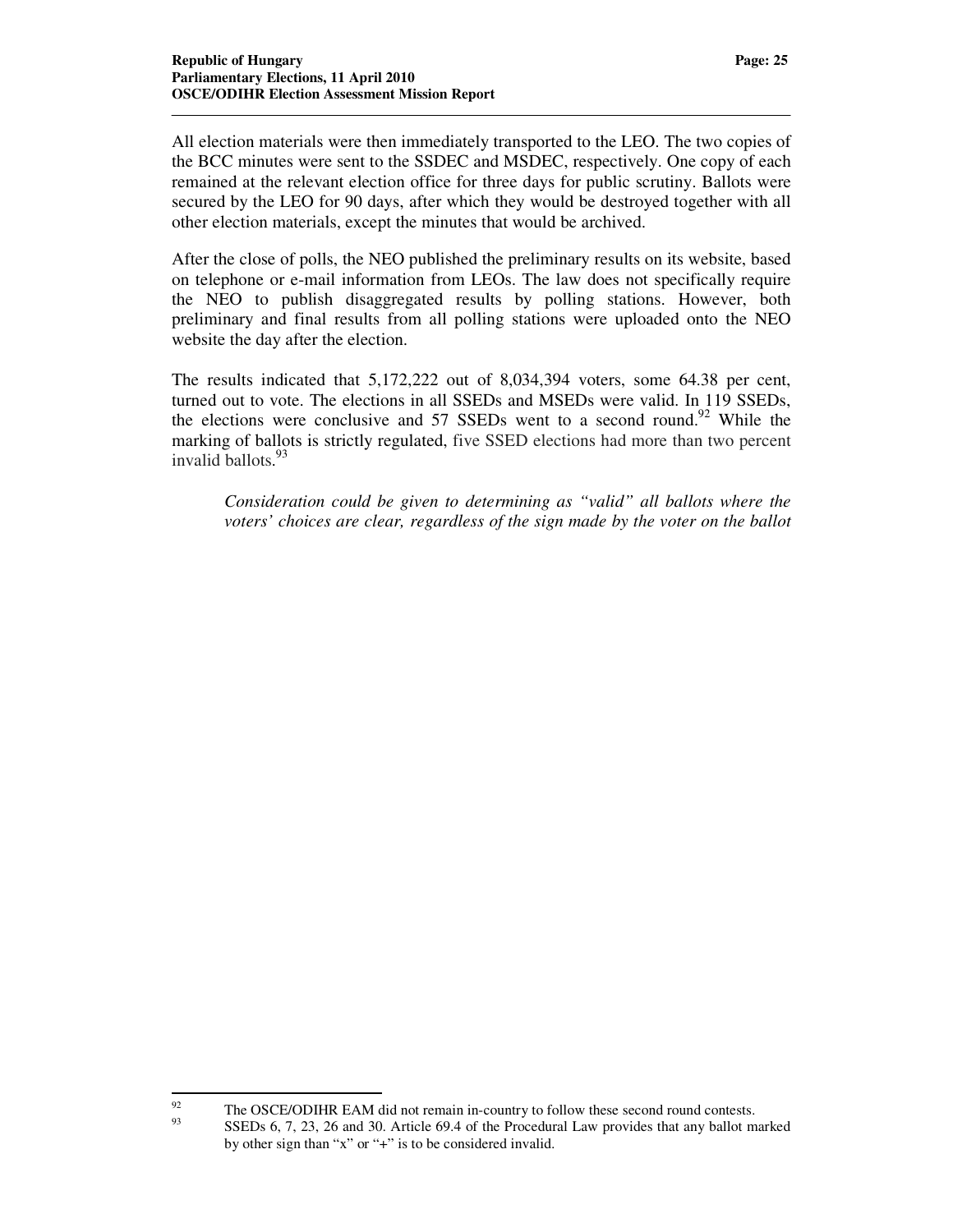# **XV. ANNEX: OFFICIAL ELECTION RESULTS<sup>94</sup>**

#### **Round 1 of the parliamentary elections, 11 April 2010**

|                                                               | <b>Total</b> |                  | <b>SSED</b>  |                  | <b>MSED</b>    |                  |
|---------------------------------------------------------------|--------------|------------------|--------------|------------------|----------------|------------------|
| Name of party                                                 | <b>Votes</b> | <b>Seats</b>     | <b>Votes</b> | <b>Seats</b>     | <b>Votes</b>   | <b>Seats</b>     |
| Total                                                         | 10 247 101   | 265              | 5 114 570    | 119              | 5 132 531      | 146              |
| FIDESZ / KDNP                                                 | 5 439 257    | 206              | 2 732 965    | 119              | 2 706 292      | 87               |
| <b>MSZP</b>                                                   | 2 078 802    | 28               | 1 088 374    | $\theta$         | 990 428        | 28               |
| <b>JOBBIK</b>                                                 | 1 692 210    | 26               | 836 774      | $\overline{0}$   | 855 436        | 26               |
| <b>LMP</b>                                                    | 643 096      | 5                | 259 220      | $\overline{0}$   | 383 876        | 5                |
| <b>CM-CIVIL MOVEMENT</b>                                      | 80 801       | $\Omega$         | 34 938       | $\boldsymbol{0}$ | 45 863         | $\overline{0}$   |
| FIDESZ / KDNP VP /<br><b>ENTREPRENEURS' PARTY</b>             | 10 661       | $\mathbf{0}$     | 10 661       | $\overline{0}$   | $\overline{0}$ | $\theta$         |
| <b>FKGP-INDEPENDENT</b><br><b>SMALLHOLDERS' PARTY</b>         | 381          | $\mathbf{0}$     | 381          | $\overline{0}$   | $\overline{0}$ | $\overline{0}$   |
| <b>INDEPENDENT</b>                                            | 33 702       | $\overline{0}$   | 33 702       | $\overline{0}$   | $\overline{0}$ | $\Omega$         |
| <b>MCF-MCF ROMA UNION</b><br><b>PARTY</b>                     | 491          | $\Omega$         | 491          | $\overline{0}$   | $\overline{0}$ | $\Omega$         |
| <b>MDF</b>                                                    | 209 663      | $\overline{0}$   | 72 768       | $\boldsymbol{0}$ | 136 895        | $\overline{0}$   |
| <b>MDF / UNION BASED ON</b><br><b>COUNTIES</b>                | 4 0 5 2      | $\theta$         | 4 0 5 2      | $\theta$         | $\theta$       | $\overline{0}$   |
| <b>MDF-AFD</b>                                                | 12 652       | $\mathbf{0}$     | 12 652       | $\overline{0}$   | $\overline{0}$ | $\overline{0}$   |
| <b>MESZ</b>                                                   | 1 0 27       | $\boldsymbol{0}$ | 1 0 27       | $\overline{0}$   | $\theta$       | $\boldsymbol{0}$ |
| <b>MIÉP</b>                                                   | 3631         | $\mathbf{0}$     | 2 3 4 5      | $\overline{0}$   | 1 2 8 6        | $\overline{0}$   |
| <b>MSZDP - HUNGARIAN</b><br>SOCIAL DEMOCRATIC<br><b>PARTY</b> | 7 2 7 3      | $\Omega$         | 3 1 5 6      | $\Omega$         | 4 1 1 7        | $\Omega$         |
| MINKÁSPÁRT – WORKERS<br><b>PARTY</b>                          | 11 274       | $\Omega$         | 5 6 6 8      | $\Omega$         | 5 606          | $\Omega$         |
| ÖSSZEFOGÁS PÁRT – UNION<br><b>PARTY</b>                       | 6 1 5 4      | $\mathbf{0}$     | 3 4 2 2      | $\overline{0}$   | 2732           | $\theta$         |
| <b>SOMOGYERT</b>                                              | 7470         | $\overline{0}$   | 7470         | $\overline{0}$   | $\overline{0}$ | $\Omega$         |
| TORGYÁN-KISGAZDA-<br>KOALÍCIÓ                                 | 3 0 7 9      | $\overline{0}$   | 3 0 7 9      | $\overline{0}$   | $\overline{0}$ | $\overline{0}$   |
| <b>GREEN LEFT</b>                                             | 1 4 2 5      | $\mathbf{0}$     | 1 4 2 5      | $\overline{0}$   | $\overline{0}$ | $\overline{0}$   |

 $94\,$ 

Available at http://www.valasztas.hu/en/parval2010/298/298\_0\_index.html.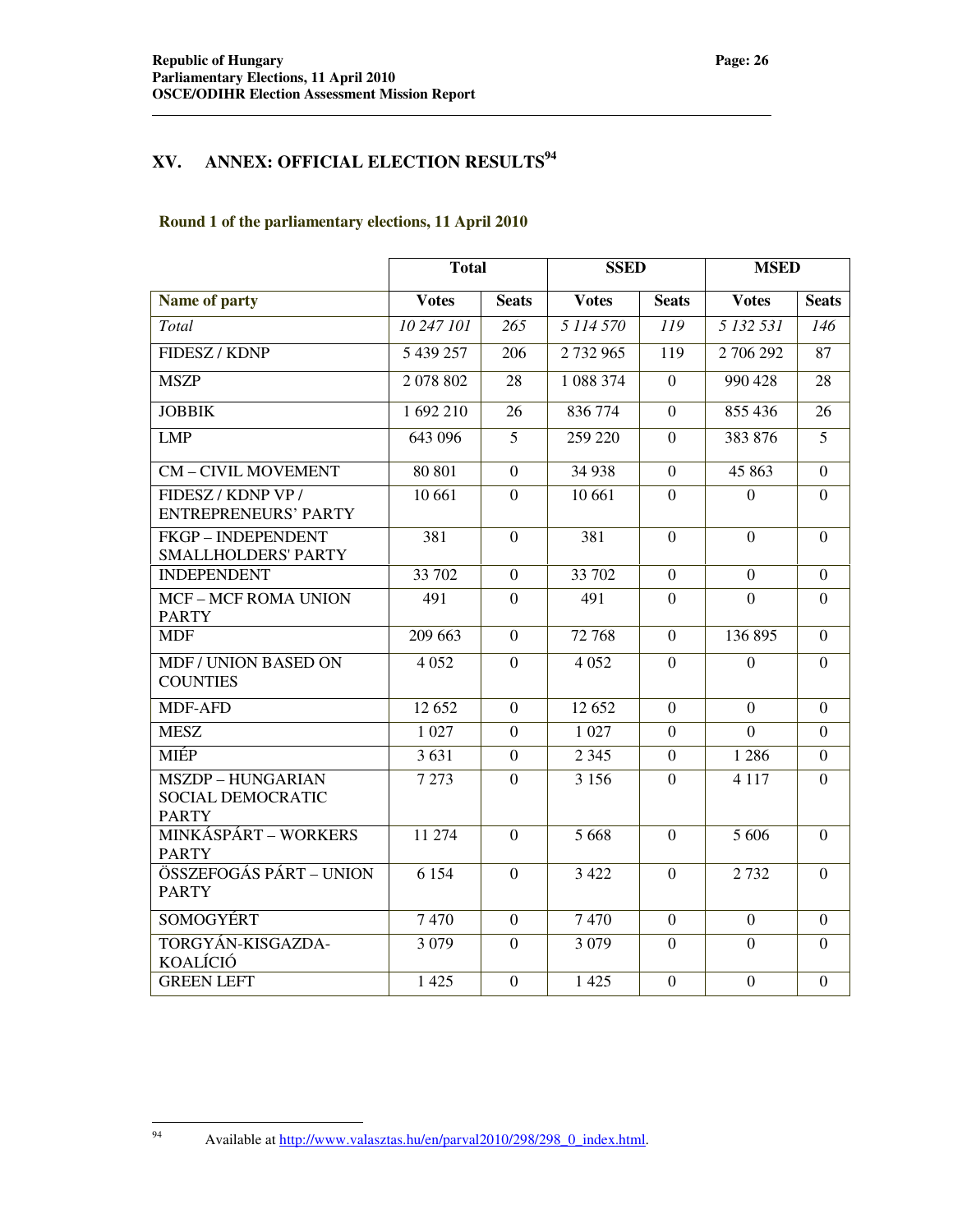#### **Round 2 of the parliamentary elections, 25 April 2010**

|                                           | <b>SSED</b>  |                |
|-------------------------------------------|--------------|----------------|
|                                           | <b>Votes</b> | <b>Seats</b>   |
| <b>TOTAL</b>                              | 1 152 693    | 57             |
| FIDESZ / KDNP                             | 620 232      | 53             |
| <b>MSZP</b>                               | 326 361      | $\overline{2}$ |
| <b>JOBBIK</b>                             | 141 415      |                |
| <b>LMP</b>                                | 43 4 37      |                |
| FIDESZ / KDNP / VP – ENTREPRENEURS' PARTY | 8796         |                |
| Independent                               | 12 452       |                |

|               | <b>National Compensatory Lists</b> |              |
|---------------|------------------------------------|--------------|
|               | <b>Fragmentary</b><br>votes        | <b>Seats</b> |
| <b>TOTAL</b>  | 2 753 672                          |              |
| FIDESZ / KDNP | 135 592                            | 3            |
| <b>MSZP</b>   | 1 221 523                          | 29           |
| <b>JOBBIK</b> | 925 252                            | 21           |
| LMP           | 471 305                            |              |

|                                                | 1st round | 2nd round |
|------------------------------------------------|-----------|-----------|
| Number of voters in the register at register's | 7,976,496 | 2,475,572 |
| closing                                        |           |           |
| Number of voters included in the voter         | 49,077    | 7,654     |
| register as using AVC                          |           |           |
| Number of voters in the register at the end of | 8,025,573 | 2,483,226 |
| voting                                         |           |           |
| Number of voters registered out-of-country     | 8,807     | 2,885     |
| Total number of voters in the register         | 8,034,380 | 2,486,111 |
| Number of those turned out to vote in the      | 5,165,451 | 1,158,665 |
| domestic polling stations                      |           |           |
| Number of those turned out to vote in out-of-  | 6,761     | 1,452     |
| country polling stations                       |           |           |
| Total number of those turned out to vote       | 5,172,212 | 1,160,117 |
| Proportion of those turned out to vote         | 64.38%    | 46.66%    |

<sup>95</sup> In addition to the 58 seats, 6 more seats were allocated through the national compensatory lists on the basis of Articles 8.3 (last sentence) and Paragraph II.2.e-g of Annex 4 of the Election law; see also Section V.D.2 "Multi Seat Electoral Districts". These six additional seats were contributed, one each, by the following MSEDs: Borsod-Abaúj-Zemplén, Szabolcs-Szatmár-Bereg, Pest, Budapest, Csongrád and Bács-Kiskun.